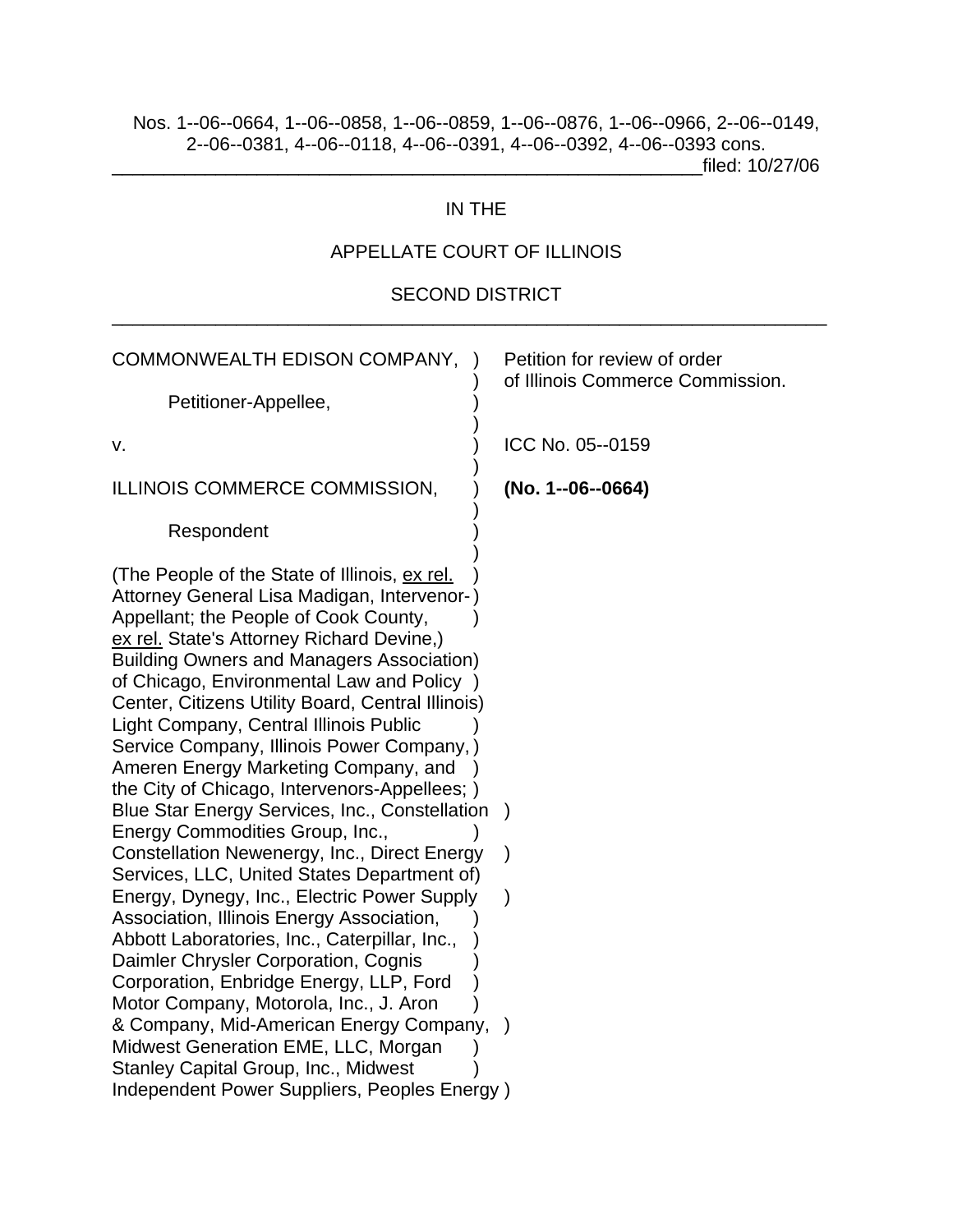| Services Corporation, Reliant Energy, Inc., )<br>Local Unions 15, 51, and 702 of the<br>International Brotherhood of Electrical<br>Workers, AFL-CIO, Sempra Energy Solutions, )<br>and US Energy Savings Corporation,<br>Intervenors).                                                                                                                                                                                                                                                                                                                                                                                                                                                                                                                                                                                                                                                                                                                                                                                                                                                                                                                                                                      |                                                                               |
|-------------------------------------------------------------------------------------------------------------------------------------------------------------------------------------------------------------------------------------------------------------------------------------------------------------------------------------------------------------------------------------------------------------------------------------------------------------------------------------------------------------------------------------------------------------------------------------------------------------------------------------------------------------------------------------------------------------------------------------------------------------------------------------------------------------------------------------------------------------------------------------------------------------------------------------------------------------------------------------------------------------------------------------------------------------------------------------------------------------------------------------------------------------------------------------------------------------|-------------------------------------------------------------------------------|
|                                                                                                                                                                                                                                                                                                                                                                                                                                                                                                                                                                                                                                                                                                                                                                                                                                                                                                                                                                                                                                                                                                                                                                                                             |                                                                               |
| COMMONWEALTH EDISON COMPANY,                                                                                                                                                                                                                                                                                                                                                                                                                                                                                                                                                                                                                                                                                                                                                                                                                                                                                                                                                                                                                                                                                                                                                                                | Petition for review of order<br>$\lambda$<br>of Illinois Commerce Commission. |
| Petitioner-Appellee,                                                                                                                                                                                                                                                                                                                                                                                                                                                                                                                                                                                                                                                                                                                                                                                                                                                                                                                                                                                                                                                                                                                                                                                        |                                                                               |
|                                                                                                                                                                                                                                                                                                                                                                                                                                                                                                                                                                                                                                                                                                                                                                                                                                                                                                                                                                                                                                                                                                                                                                                                             |                                                                               |
| v.                                                                                                                                                                                                                                                                                                                                                                                                                                                                                                                                                                                                                                                                                                                                                                                                                                                                                                                                                                                                                                                                                                                                                                                                          | ICC No. 05--0159                                                              |
| ILLINOIS COMMERCE COMMISSION,                                                                                                                                                                                                                                                                                                                                                                                                                                                                                                                                                                                                                                                                                                                                                                                                                                                                                                                                                                                                                                                                                                                                                                               | (No. 1--06--0858)                                                             |
| Respondent                                                                                                                                                                                                                                                                                                                                                                                                                                                                                                                                                                                                                                                                                                                                                                                                                                                                                                                                                                                                                                                                                                                                                                                                  |                                                                               |
| (The People of Cook County, ex rel. State's)<br>Attorney Richard Devine, Intervenor-Appellant; )<br>the People of the State of Illinois, ex rel.<br>Attorney General Lisa Madigan, Building<br>Owners and Managers Association of Chicago,)<br>Environmental Law and Policy Center, Citizens)<br>Utility Board, Central Illinois Light Company,<br>Central Illinois Public Service Company,<br>Illinois Power Company, Ameren Energy<br>Marketing Company, and the City of Chicago, )<br>Intervenors-Appellees; Blue Star Energy<br>Services, Inc., Constellation Energy<br>Commodities Group, Inc., Constellation<br>Newenergy, Inc., Direct Energy Services, LLC, )<br>United States Department of Energy, Dynegy,<br>Inc., Electric Power Supply Association, Illinois)<br>Energy Association, Abbott Laboratories, Inc., )<br>Caterpillar, Inc., Daimler Chrysler Corporation,)<br>Cognis Corporation, Enbridge Energy, LLP,)<br>Ford Motor Company, Motorola, Inc., J. Aron<br>& Company, Mid-American Energy Company,<br>Midwest Generation EME, LLC, Morgan<br>Stanley Capital Group, Inc., Midwest<br>Independent Power Suppliers, Peoples Energy)<br>Services Corporation, Reliant Energy, Inc., ) |                                                                               |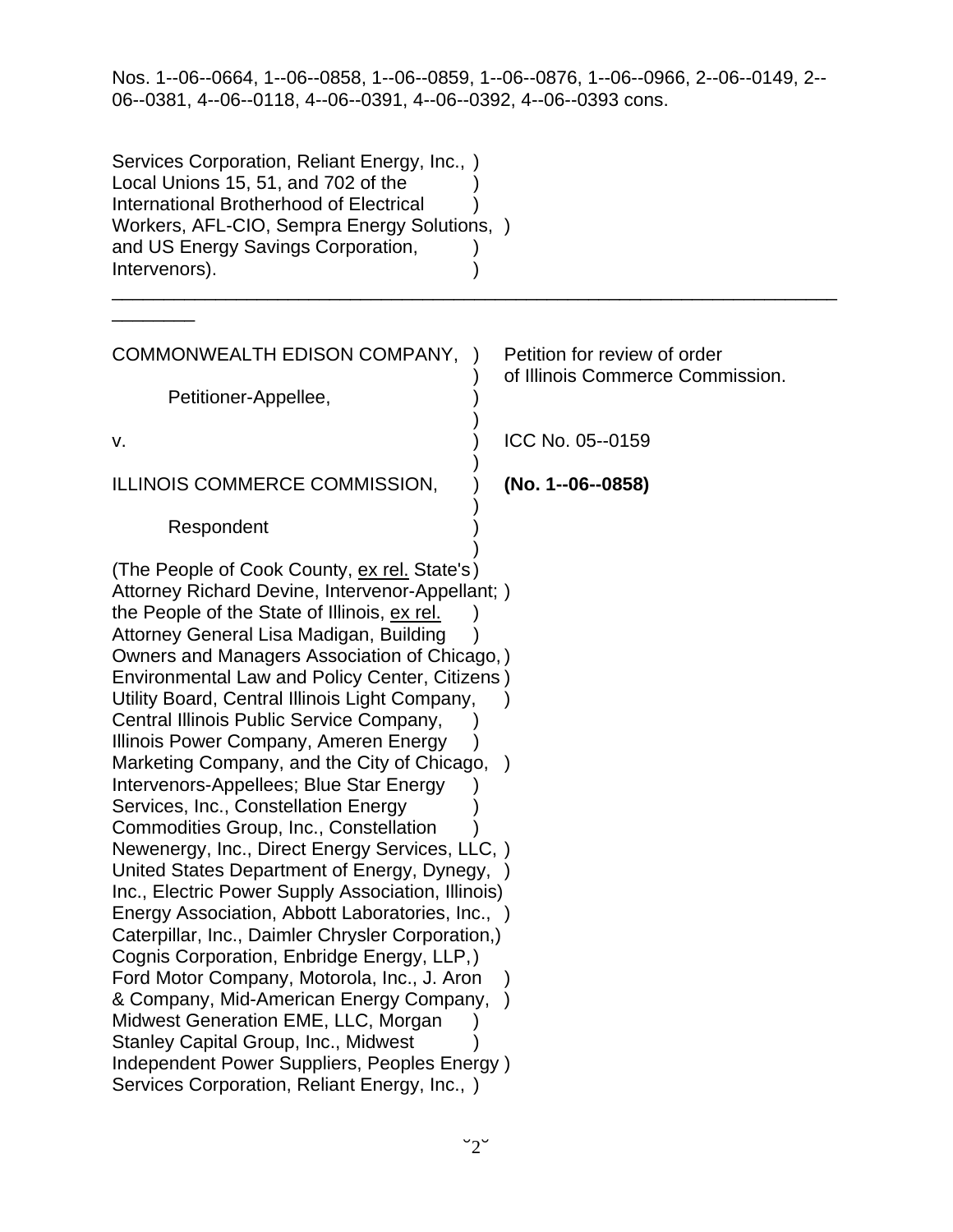| Local Unions 15, 51, and 702 of the<br>International Brotherhood of Electrical<br>Workers, AFL-CIO, Sempra Energy Solutions, )<br>and US Energy Savings Corporation,<br>Intervenors).                                                                                                                                                                                                                                                                                                                                                                                                                                                                                                                                                                                                                                                                                                                                                                                                                                                                                                                                                                                                                       |                                                                  |
|-------------------------------------------------------------------------------------------------------------------------------------------------------------------------------------------------------------------------------------------------------------------------------------------------------------------------------------------------------------------------------------------------------------------------------------------------------------------------------------------------------------------------------------------------------------------------------------------------------------------------------------------------------------------------------------------------------------------------------------------------------------------------------------------------------------------------------------------------------------------------------------------------------------------------------------------------------------------------------------------------------------------------------------------------------------------------------------------------------------------------------------------------------------------------------------------------------------|------------------------------------------------------------------|
|                                                                                                                                                                                                                                                                                                                                                                                                                                                                                                                                                                                                                                                                                                                                                                                                                                                                                                                                                                                                                                                                                                                                                                                                             |                                                                  |
| COMMONWEALTH EDISON COMPANY,                                                                                                                                                                                                                                                                                                                                                                                                                                                                                                                                                                                                                                                                                                                                                                                                                                                                                                                                                                                                                                                                                                                                                                                | Petition for review of order<br>of Illinois Commerce Commission. |
| Petitioner-Appellee,                                                                                                                                                                                                                                                                                                                                                                                                                                                                                                                                                                                                                                                                                                                                                                                                                                                                                                                                                                                                                                                                                                                                                                                        |                                                                  |
|                                                                                                                                                                                                                                                                                                                                                                                                                                                                                                                                                                                                                                                                                                                                                                                                                                                                                                                                                                                                                                                                                                                                                                                                             | ICC No. 05--0159                                                 |
| v.                                                                                                                                                                                                                                                                                                                                                                                                                                                                                                                                                                                                                                                                                                                                                                                                                                                                                                                                                                                                                                                                                                                                                                                                          |                                                                  |
| ILLINOIS COMMERCE COMMISSION,                                                                                                                                                                                                                                                                                                                                                                                                                                                                                                                                                                                                                                                                                                                                                                                                                                                                                                                                                                                                                                                                                                                                                                               | (No. 1--06--0859)                                                |
| Respondent                                                                                                                                                                                                                                                                                                                                                                                                                                                                                                                                                                                                                                                                                                                                                                                                                                                                                                                                                                                                                                                                                                                                                                                                  |                                                                  |
| (Citizens Utility Board, Intervenor-Appellant;)<br>the People of the State of Illinois, ex rel.<br>Attorney General Lisa Madigan, Building<br>Owners and Managers Association of Chicago,)<br>Environmental Law and Policy Center, the<br>People of Cook County, ex rel. State's Attorney)<br>Richard Devine, Central Illinois Light Company, )<br>Central Illinois Public Service Company,<br>Illinois Power Company, Ameren Energy<br>Marketing Company, and the City of Chicago, )<br>Intervenors-Appellees; Blue Star Energy<br>Services, Inc., Constellation Energy<br>Commodities Group, Inc., Constellation<br>Newenergy, Inc., Direct Energy Services, LLC, )<br>United States Department of Energy, Dynegy, )<br>Inc., Electric Power Supply Association,<br>Illinois Energy Association, Abbott<br>Laboratories, Inc., Caterpillar, Inc., Daimler)<br>Chrysler Corporation, Cognis Corporation,<br>Enbridge Energy, LLP, Ford Motor<br>Company, Motorola, Inc., J. Aron &<br>Company, Mid-American Energy Company,)<br>Midwest Generation EME, LLC, Morgan<br>Stanley Capital Group, Inc., Midwest<br>Independent Power Suppliers, Peoples<br><b>Energy Services Corporation, Reliant Energy,</b> |                                                                  |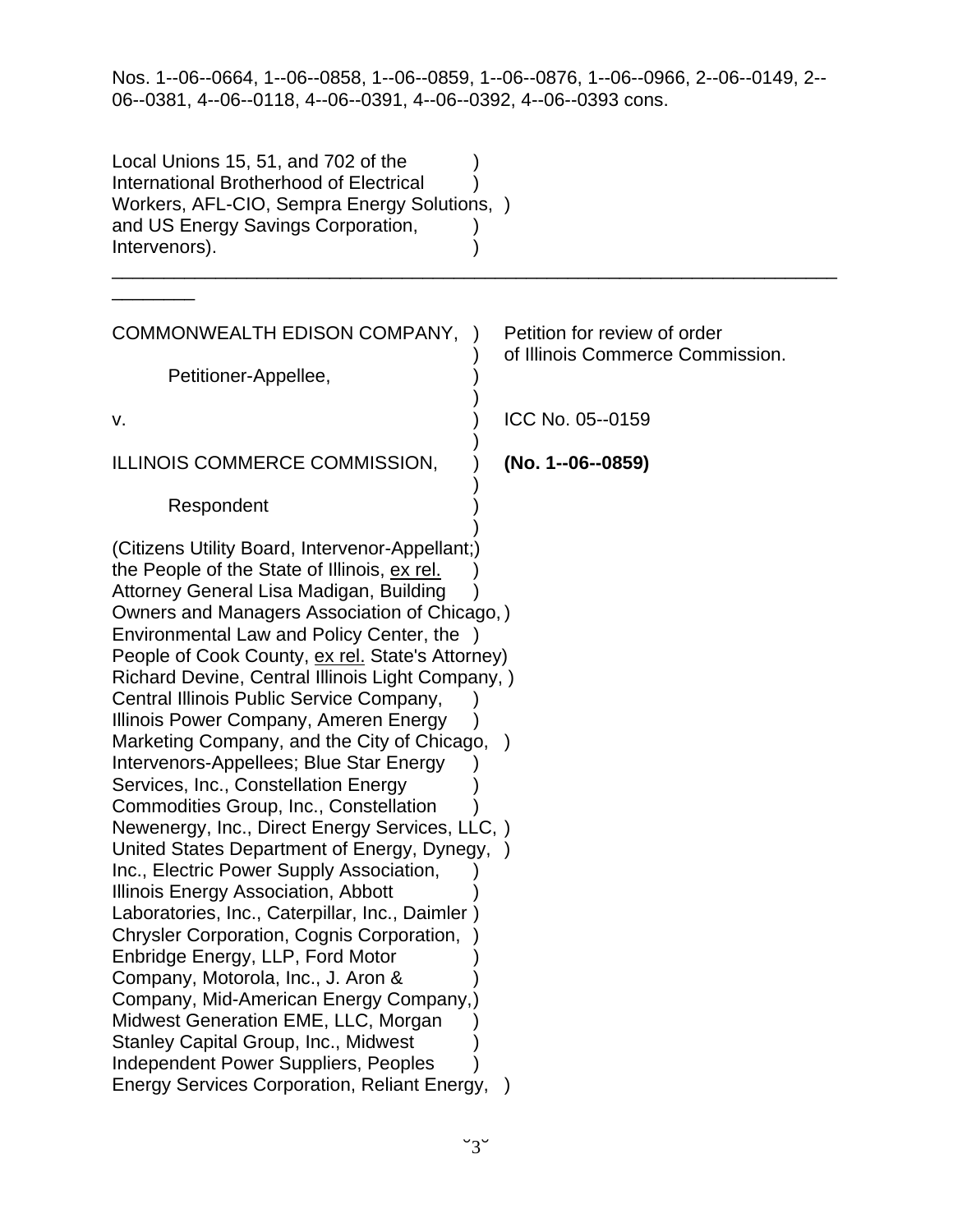| Inc., Local Unions 15, 51, and 702 of the<br>International Brotherhood of Electrical<br>Workers, AFL-CIO, Sempra Energy<br>Solutions, and US Energy Savings<br>Corporation, Intervenors).                                                                                                                                                                                                                                                                                                                                                                                                                                                                                                                                                                                                                                                                                                                                                                                                                                                                                                                                                                                     |                                                                  |
|-------------------------------------------------------------------------------------------------------------------------------------------------------------------------------------------------------------------------------------------------------------------------------------------------------------------------------------------------------------------------------------------------------------------------------------------------------------------------------------------------------------------------------------------------------------------------------------------------------------------------------------------------------------------------------------------------------------------------------------------------------------------------------------------------------------------------------------------------------------------------------------------------------------------------------------------------------------------------------------------------------------------------------------------------------------------------------------------------------------------------------------------------------------------------------|------------------------------------------------------------------|
|                                                                                                                                                                                                                                                                                                                                                                                                                                                                                                                                                                                                                                                                                                                                                                                                                                                                                                                                                                                                                                                                                                                                                                               |                                                                  |
| COMMONWEALTH EDISON COMPANY,                                                                                                                                                                                                                                                                                                                                                                                                                                                                                                                                                                                                                                                                                                                                                                                                                                                                                                                                                                                                                                                                                                                                                  | Petition for review of order<br>of Illinois Commerce Commission. |
| Petitioner-Appellee,                                                                                                                                                                                                                                                                                                                                                                                                                                                                                                                                                                                                                                                                                                                                                                                                                                                                                                                                                                                                                                                                                                                                                          |                                                                  |
| v.                                                                                                                                                                                                                                                                                                                                                                                                                                                                                                                                                                                                                                                                                                                                                                                                                                                                                                                                                                                                                                                                                                                                                                            | ICC No. 05--0159                                                 |
| ILLINOIS COMMERCE COMMISSION,                                                                                                                                                                                                                                                                                                                                                                                                                                                                                                                                                                                                                                                                                                                                                                                                                                                                                                                                                                                                                                                                                                                                                 | (No. 1--06--0876)                                                |
| Respondent                                                                                                                                                                                                                                                                                                                                                                                                                                                                                                                                                                                                                                                                                                                                                                                                                                                                                                                                                                                                                                                                                                                                                                    |                                                                  |
| (Environmental Law and Policy Center,<br>Intervenor-Appellant; the People of the<br>State of Illinois, ex rel. Attorney General)<br>Lisa Madigan, Building Owners and Managers )<br>Association of Chicago, the People of Cook)<br>County, ex rel. State's Attorney Richard)<br>Devine, Citizens Utility Board, Central<br>Illinois Light Company, Central Illinois<br><b>Public Service Company, Illinois Power</b><br>Company, Ameren Energy Marketing<br>Company, and the City of Chicago,<br>Intervenors-Appellees; Blue Star Energy<br>Services, Inc., Constellation Energy<br>Commodities Group, Inc., Constellation<br>Newenergy, Inc., Direct Energy Services, LLC, )<br>United States Department of Energy, Dynegy, )<br>Inc., Electric Power Supply Association,<br>Illinois Energy Association, Abbott<br>Laboratories, Inc., Caterpillar, Inc., Daimler)<br>Chrysler Corporation, Cognis Corporation, )<br>Enbridge Energy, LLP, Ford Motor Company,<br>Motorola, Inc., J. Aron & Company,<br>Mid-American Energy Company, Midwest<br>Generation EME, LLC, Morgan Stanley<br>Capital Group, Inc., Midwest Independent<br>Power Suppliers, Peoples Energy Services |                                                                  |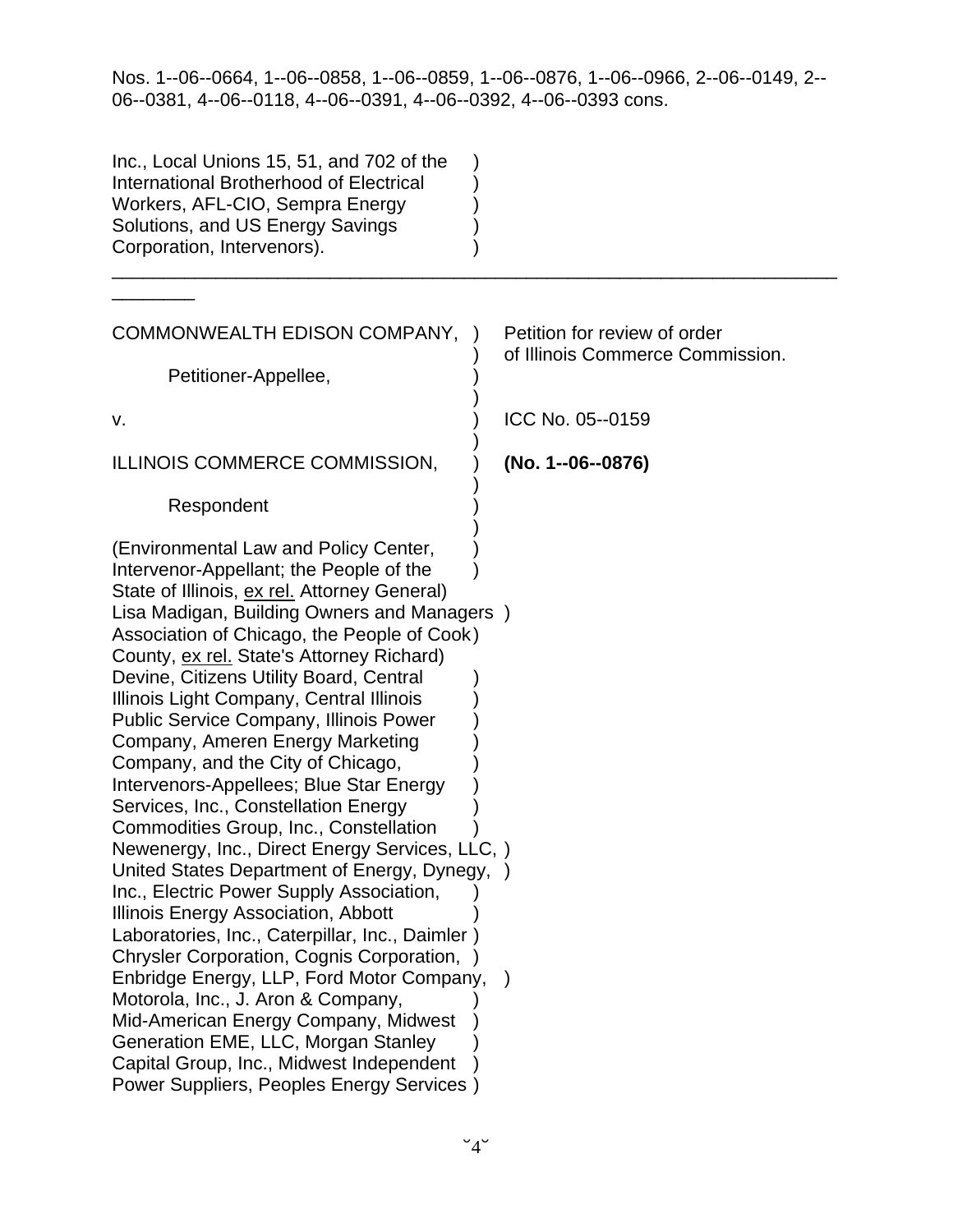| Corporation, Reliant Energy, Inc., Local<br>Unions 15, 51, and 702 of the International)<br>Brotherhood of Electrical Workers, AFL-CIO,<br>Sempra Energy Solutions, and US Energy<br>Savings Corporation, Intervenors).                                                                                                                                                                                                                                                                                                                                                                                                                                                                                                                                                                                                                                                                                                                                                                                                                                                                                                                                                              |                                                                  |
|--------------------------------------------------------------------------------------------------------------------------------------------------------------------------------------------------------------------------------------------------------------------------------------------------------------------------------------------------------------------------------------------------------------------------------------------------------------------------------------------------------------------------------------------------------------------------------------------------------------------------------------------------------------------------------------------------------------------------------------------------------------------------------------------------------------------------------------------------------------------------------------------------------------------------------------------------------------------------------------------------------------------------------------------------------------------------------------------------------------------------------------------------------------------------------------|------------------------------------------------------------------|
|                                                                                                                                                                                                                                                                                                                                                                                                                                                                                                                                                                                                                                                                                                                                                                                                                                                                                                                                                                                                                                                                                                                                                                                      |                                                                  |
| COMMONWEALTH EDISON COMPANY,                                                                                                                                                                                                                                                                                                                                                                                                                                                                                                                                                                                                                                                                                                                                                                                                                                                                                                                                                                                                                                                                                                                                                         | Petition for review of order<br>of Illinois Commerce Commission. |
| Petitioner-Appellee,                                                                                                                                                                                                                                                                                                                                                                                                                                                                                                                                                                                                                                                                                                                                                                                                                                                                                                                                                                                                                                                                                                                                                                 |                                                                  |
|                                                                                                                                                                                                                                                                                                                                                                                                                                                                                                                                                                                                                                                                                                                                                                                                                                                                                                                                                                                                                                                                                                                                                                                      |                                                                  |
| v.                                                                                                                                                                                                                                                                                                                                                                                                                                                                                                                                                                                                                                                                                                                                                                                                                                                                                                                                                                                                                                                                                                                                                                                   | ICC No. 05--0159                                                 |
| ILLINOIS COMMERCE COMMISSION,                                                                                                                                                                                                                                                                                                                                                                                                                                                                                                                                                                                                                                                                                                                                                                                                                                                                                                                                                                                                                                                                                                                                                        | (No. 1--06--0966)                                                |
| Respondent                                                                                                                                                                                                                                                                                                                                                                                                                                                                                                                                                                                                                                                                                                                                                                                                                                                                                                                                                                                                                                                                                                                                                                           |                                                                  |
| (Building Owners and Managers Association<br>of Chicago, Intervenor-Appellant; the People<br>of the State of Illinois, ex rel. Attorney<br>General Lisa Madigan, Environmental Law<br>and Policy Center, the People of Cook<br>County, ex rel. State's Attorney Richard)<br>Devine, Central Illinois Light Company,<br>Central Illinois Public Service Company,<br>Illinois Power Company, Ameren Energy<br>Marketing Company, and the City of<br>Chicago, Intervenors-Appellees; Blue Star<br>Energy Services, Inc., Constellation Energy)<br>Commodities Group, Inc., Constellation<br>Newenergy, Inc., Direct Energy Services, LLC, )<br>United States Department of Energy, Dynegy, )<br>Inc., Electric Power Supply Association,<br>Illinois Energy Association, Abbott<br>Laboratories, Inc., Caterpillar, Inc., Daimler)<br>Chrysler Corporation, Cognis Corporation,<br>Enbridge Energy, LLP, Ford Motor Company,<br>Motorola, Inc., J. Aron & Company, Mid-<br>American Energy Company, Midwest<br>Generation EME, LLC, Morgan Stanley<br>Capital Group, Inc., Midwest Independent<br>Power Suppliers, Peoples Energy Services)<br>Corporation, Reliant Energy, Inc., Local |                                                                  |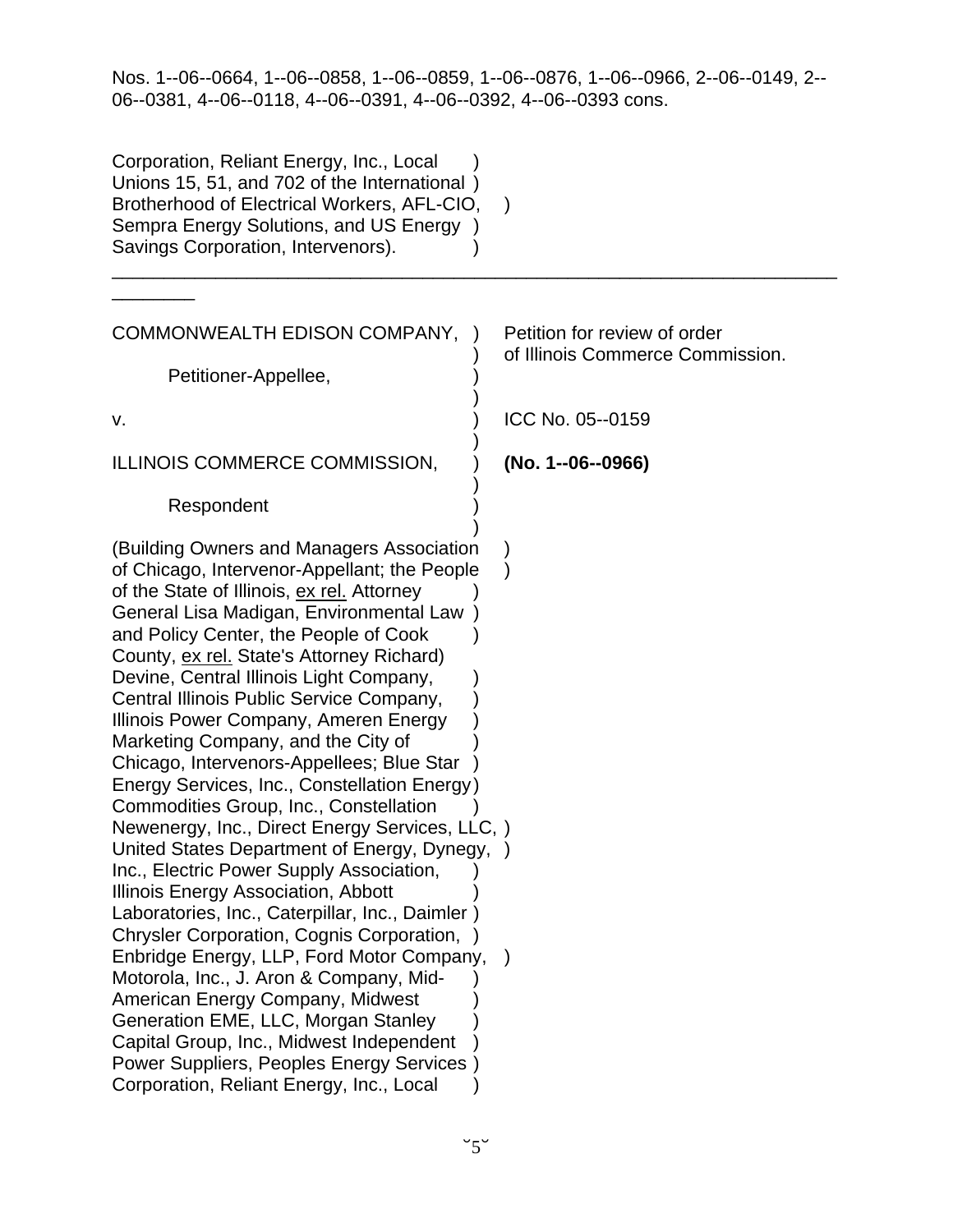| Unions 15, 51, and 702 of the International)<br>Brotherhood of Electrical Workers, AFL-CIO,<br>Sempra Energy Solutions, US Energy Savings)<br>Corporation, and Citizens Utility Board,<br>Intervenors).                                 |                                                                  |
|-----------------------------------------------------------------------------------------------------------------------------------------------------------------------------------------------------------------------------------------|------------------------------------------------------------------|
|                                                                                                                                                                                                                                         |                                                                  |
| COMMONWEALTH EDISON COMPANY,                                                                                                                                                                                                            | Petition for review of order<br>of Illinois Commerce Commission. |
| Petitioner-Appellant,                                                                                                                                                                                                                   |                                                                  |
| v.                                                                                                                                                                                                                                      | ICC No. 05--0159                                                 |
| ILLINOIS COMMERCE COMMISSION,                                                                                                                                                                                                           | (Nos. 2--06--0149 & 2--06--0381)                                 |
| Respondent                                                                                                                                                                                                                              |                                                                  |
| (The People of the State of Illinois, ex rel.<br>Attorney General Lisa Madigan, the People of )<br>Cook County, ex rel. State's Attorney Richard)<br>Devine, Building Owners and Managers<br>Association of Chicago, Environmental Law) |                                                                  |
| and Policy Center, and Citizens Utility Board,<br>Intervenors-Appellees; Central Illinois Light)<br>Company, Central Illinois Public Service<br>Company, Illinois Power Company, Ameren)<br>Energy Marketing Company, Blue Star         |                                                                  |
| Energy Services, Inc., the City of Chicago,<br><b>Constellation Energy Commodities Group,</b><br>Inc., Constellation Newenergy, Inc., Direct                                                                                            |                                                                  |
| <b>Energy Services, LLC, United States</b><br>Department of Energy, Dynegy, Inc., Electric<br><b>Power Supply Association, Illinois Energy</b>                                                                                          |                                                                  |
| Association, Abbott Laboratories, Inc.,<br>Caterpillar, Inc., Daimler Chrysler Corporation,)                                                                                                                                            |                                                                  |
| Cognis Corporation, Enbridge Energy, LLP,)<br>Ford Motor Company, Motorola, Inc., J. Aron                                                                                                                                               |                                                                  |
| & Company, Mid-American Energy Company,<br>Midwest Generation EME, LLC, Morgan<br>Stanley Capital Group, Inc., Midwest                                                                                                                  |                                                                  |
| Independent Power Suppliers, Peoples Energy)<br>Services Corporation, Reliant Energy, Inc., )<br>Local Unions 15, 51, and 702 of the                                                                                                    |                                                                  |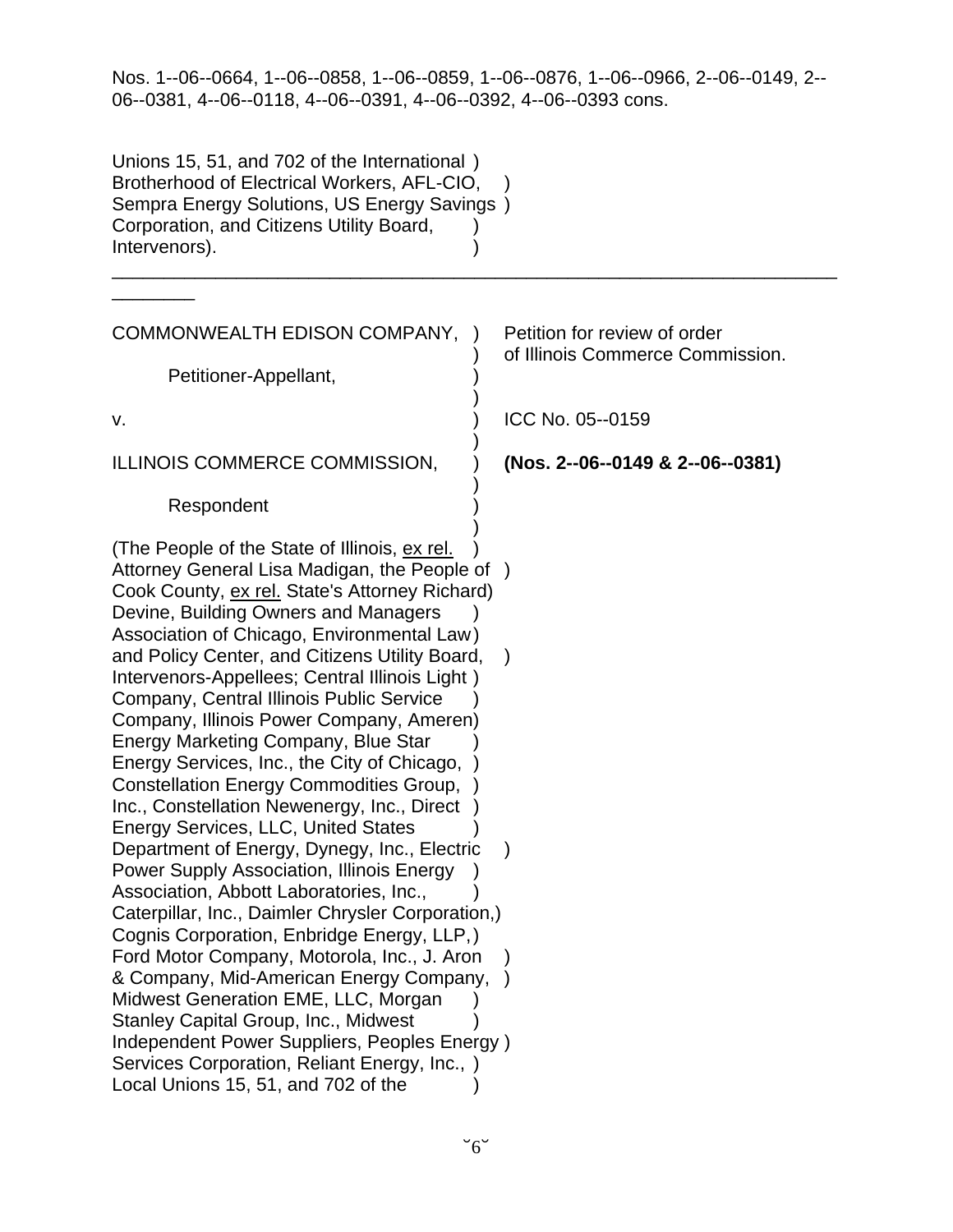| International Brotherhood of Electrical,<br>Workers, AFL-CIO, Sempra Energy Solutions, )<br>and US Energy Savings Corporation,<br>Intervenors).                                                                                                                                                                                                                                                                                                                                                                                                                                                                                                                                                                                                                                                                                                                                                                                                                             |                                                                     |
|-----------------------------------------------------------------------------------------------------------------------------------------------------------------------------------------------------------------------------------------------------------------------------------------------------------------------------------------------------------------------------------------------------------------------------------------------------------------------------------------------------------------------------------------------------------------------------------------------------------------------------------------------------------------------------------------------------------------------------------------------------------------------------------------------------------------------------------------------------------------------------------------------------------------------------------------------------------------------------|---------------------------------------------------------------------|
| CENTRAL ILLINOIS LIGHT COMPANY,<br><b>CENTRAL ILLINOIS PUBLIC SERVICE</b><br><b>COMPANY, and ILLINOIS POWER</b><br>COMPANY,<br>Petitioners-Appellants,                                                                                                                                                                                                                                                                                                                                                                                                                                                                                                                                                                                                                                                                                                                                                                                                                      | Petition for review of order<br>of Illinois Commerce Commission.    |
| v.<br>ILLINOIS COMMERCE COMMISSION,<br>Respondent                                                                                                                                                                                                                                                                                                                                                                                                                                                                                                                                                                                                                                                                                                                                                                                                                                                                                                                           | ICC Nos. 05--0160, 05--0161, 05--0162<br>cons.<br>(No. 4--06--0118) |
| (The People of the State of Illinois, ex rel.<br>Attorney General Lisa Madigan, Environmental)<br>Law and Policy Center, Citizens Utility<br>Board, and Commonwealth Edison Company, )<br>Intervenors-Appellees; Dynegy, Inc., Illinois)<br>Industrial Energy Consumers, Blue Star Energy<br>Services, Inc., Midwest Generation EME,<br>LLC, Constellation Energy Commodities<br>Group, Inc., Midwest Independent Power<br>Suppliers, Local Unions 15, 51, and 702 of<br>the International Brotherhood of Electrical<br>Workers, AFL-CIO, Morgan Stanley Capital)<br>Group, Inc., Electric Power Supply<br>Association, Illinois Energy Association,<br>Ameren Energy Marketing Company, J. Aron<br>& Company, Coalition of Energy Suppliers, )<br><b>US Energy Savings Energy Savings</b><br>Corporation, Constellation Newenergy, Inc.,)<br>Direct Energy Services, LLC, MidAmerican)<br><b>Energy Company, and Peoples Energy Services</b><br>Corporation, Intervenors). |                                                                     |

\_\_\_\_\_\_\_\_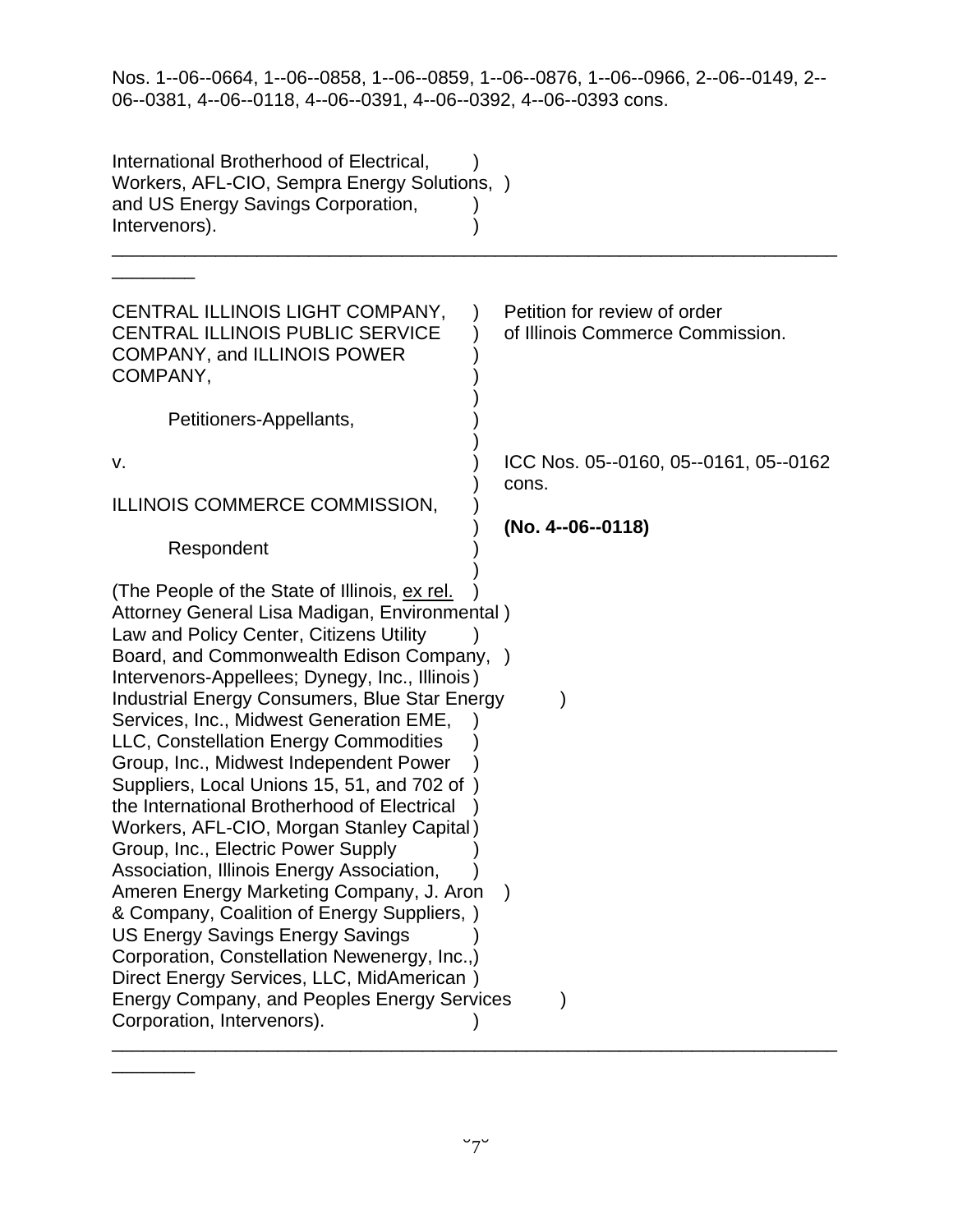| CENTRAL ILLINOIS LIGHT COMPANY,<br><b>CENTRAL ILLINOIS PUBLIC SERVICE</b><br>COMPANY, and ILLINOIS POWER<br>COMPANY,<br>Petitioners-Appellees,                                                                                                                                                                                                                                                                                                                                                                                                                                                                                                                                                                                                                                                                                                                                                                                                                        | Petition for review of order<br>of Illinois Commerce Commission.    |
|-----------------------------------------------------------------------------------------------------------------------------------------------------------------------------------------------------------------------------------------------------------------------------------------------------------------------------------------------------------------------------------------------------------------------------------------------------------------------------------------------------------------------------------------------------------------------------------------------------------------------------------------------------------------------------------------------------------------------------------------------------------------------------------------------------------------------------------------------------------------------------------------------------------------------------------------------------------------------|---------------------------------------------------------------------|
| ν.<br>ILLINOIS COMMERCE COMMISSION,                                                                                                                                                                                                                                                                                                                                                                                                                                                                                                                                                                                                                                                                                                                                                                                                                                                                                                                                   | ICC Nos. 05--0160, 05--0161, 05--0162<br>cons.<br>(No. 4--06--0391) |
| Respondent                                                                                                                                                                                                                                                                                                                                                                                                                                                                                                                                                                                                                                                                                                                                                                                                                                                                                                                                                            |                                                                     |
| (Environmental Law and Policy Center,<br>Intervenor-Appellant; the People of the State<br>of Illinois, ex rel. Attorney General Lisa)<br>Madigan, Citizens Utility Board, and<br>Commonwealth Edison Company, Intervenors-)<br>Appellees; Dynegy, Inc., Illinois Industrial<br>Energy Consumers, Blue Star Energy<br>Services, Inc., Midwest Generation EME,<br>LLC, Constellation Energy Commodities<br>Group, Inc., Midwest Independent Power<br>Suppliers, Local Unions 15, 51, and 702 of<br>the International Brotherhood of Electrical<br>Workers, AFL-CIO, Morgan Stanley Capital)<br>Group, Inc., Electric Power Supply<br>Association, Illinois Energy Association,<br>Ameren Energy Marketing Company, J. Aron<br>& Company, Coalition of Energy Suppliers, )<br>US Energy Savings Corporation, Constellation)<br>Newenergy, Inc., Direct Energy Services,<br>LLC, MidAmerican Energy Company, and<br>Peoples Energy Services Corporation,<br>Intervenors). |                                                                     |
| CENTRAL ILLINOIS LIGHT COMPANY,<br><b>CENTRAL ILLINOIS PUBLIC SERVICE</b><br><b>COMPANY, and ILLINOIS POWER</b><br>COMPANY,<br>Petitioners-Appellees,                                                                                                                                                                                                                                                                                                                                                                                                                                                                                                                                                                                                                                                                                                                                                                                                                 | Petition for review of order<br>of Illinois Commerce Commission.    |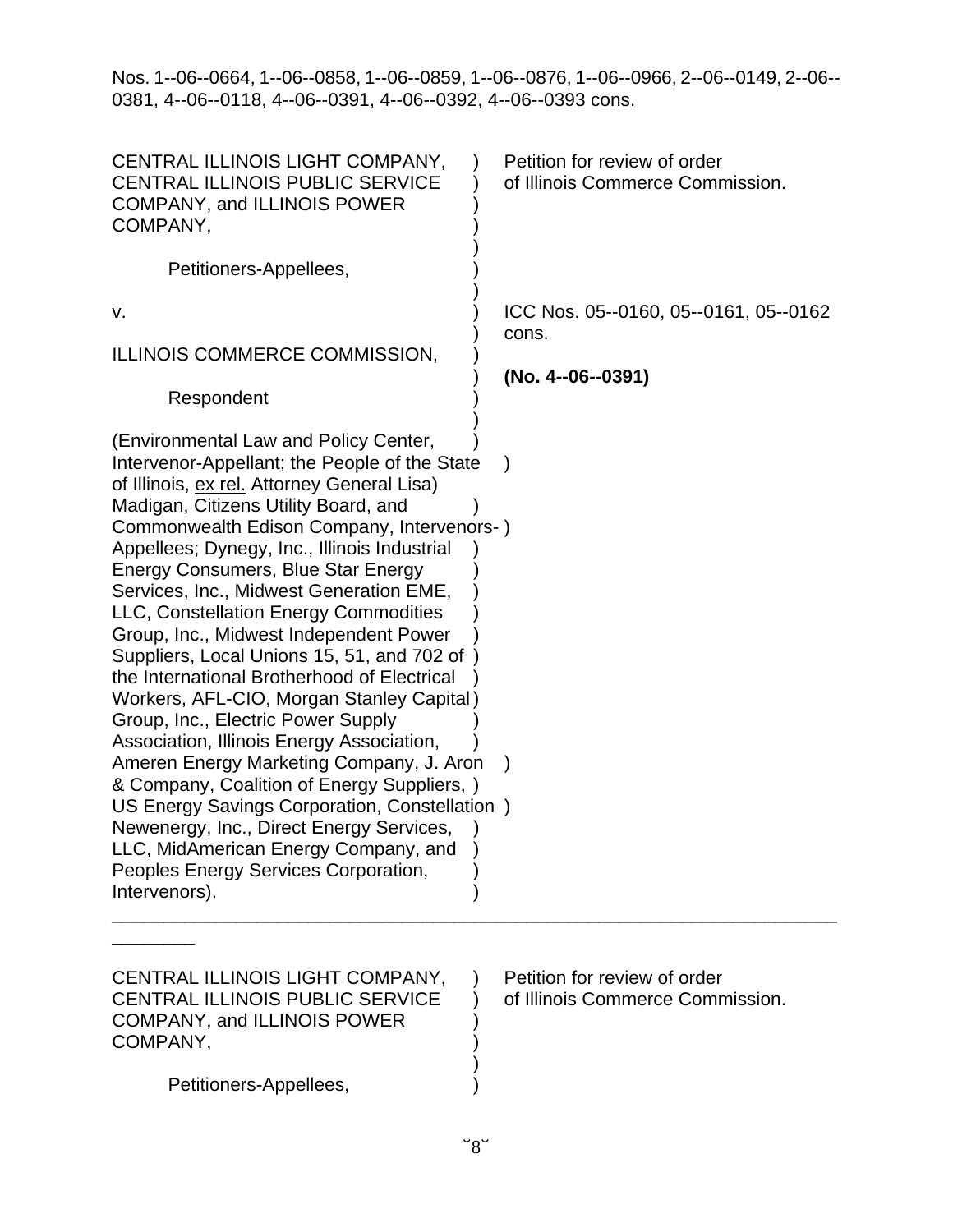Nos. 2--06--0149, 2--06--0381, 1--06--0664, 1--06--0858, 1--06--0859, 1--06--0876, 1--06--0966 4--06--0118, 4--06--0391, 4--06--0392, 4--06--0393 cons.

# **DRAFT**

| ν.<br>ILLINOIS COMMERCE COMMISSION,<br>Respondent<br>(The People of the State of Illinois, ex rel.<br>Attorney General Lisa Madigan, Intervenor-)<br>Appellant; Environmental Law and Policy<br>Center, Citizens Utility Board, and<br>Commonwealth Edison Company, Intervenors-)<br>Appellees; Dynegy, Inc., Illinois Industrial<br>Energy Consumers, Blue Star Energy                                                                                                                                                                                                                                                                           | ICC Nos. 05--0160, 05--0161, 05--0162<br>cons.<br>(No. 4--06--0392) |
|---------------------------------------------------------------------------------------------------------------------------------------------------------------------------------------------------------------------------------------------------------------------------------------------------------------------------------------------------------------------------------------------------------------------------------------------------------------------------------------------------------------------------------------------------------------------------------------------------------------------------------------------------|---------------------------------------------------------------------|
| Services, Inc., Midwest Generation EME,<br>LLC, Constellation Energy Commodities<br>Group, Inc., Midwest Independent Power<br>Suppliers, Local Unions 15, 51, and 702 of the )<br>International Brotherhood of Electrical<br>Workers, AFL-CIO, Morgan Stanley Capital)<br>Group, Inc., Electric Power Supply<br>Association, Illinois Energy Association,<br>Ameren Energy Marketing Company, J. Aron<br>& Company, Coalition of Energy Suppliers, )<br>US Energy Savings Corporation,<br>Constellation Newenergy, Inc., Direct Energy<br>Services, LLC, MidAmerican Energy<br>Company, and Peoples Energy Services<br>Corporation, Intervenors). | $\lambda$                                                           |
| CENTRAL ILLINOIS LIGHT COMPANY,<br>CENTRAL ILLINOIS PUBLIC SERVICE<br><b>COMPANY, and ILLINOIS POWER</b><br>COMPANY,<br>Petitioners-Appellees,                                                                                                                                                                                                                                                                                                                                                                                                                                                                                                    | Petition for review of order<br>of Illinois Commerce Commission.    |
|                                                                                                                                                                                                                                                                                                                                                                                                                                                                                                                                                                                                                                                   |                                                                     |
| v.                                                                                                                                                                                                                                                                                                                                                                                                                                                                                                                                                                                                                                                | ICC Nos. 05--0160, 05--0161, 05--0162<br>cons.                      |
| ILLINOIS COMMERCE COMMISSION,                                                                                                                                                                                                                                                                                                                                                                                                                                                                                                                                                                                                                     |                                                                     |
| Respondent                                                                                                                                                                                                                                                                                                                                                                                                                                                                                                                                                                                                                                        | (No. 4--06--0393)                                                   |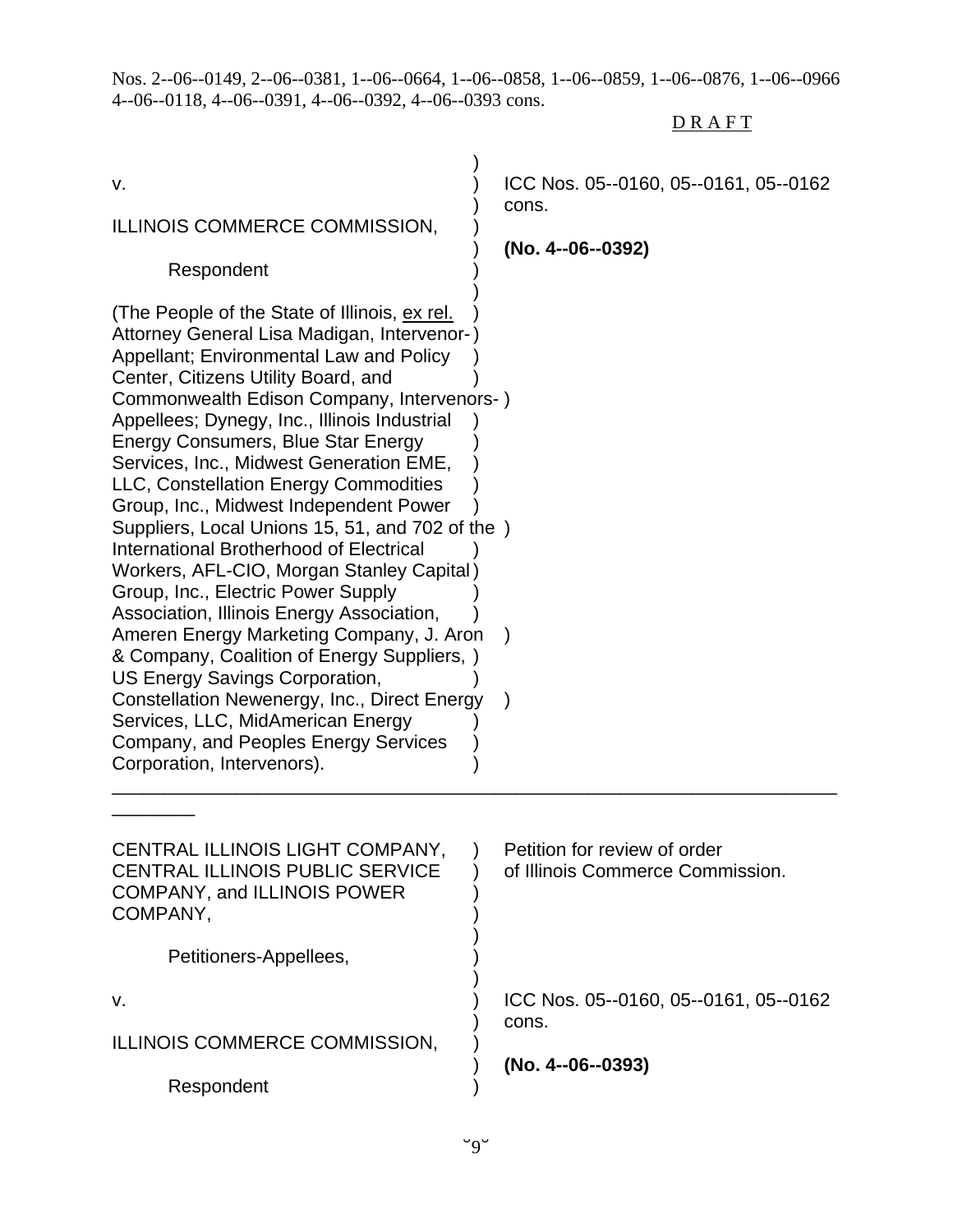$)$ (Citizens Utility Board, Intervenor-Appellant;) Environmental Law and Policy Center, ) Commonwealth Edison Company, the People ) of the State of Illinois, ex rel. Attorney General) Lisa Madigan, Intervenors-Appellees; Dynegy, ) Inc., Illinois Industrial Energy Consumers, Blue Star Energy Services, Inc., Midwest ) Generation EME, LLC, Constellation Energy ) Commodities Group, Inc., Midwest ) Independent Power Suppliers, Local Unions ) 15, 51, and 702 of the International ) Brotherhood of Electrical Workers, AFL-CIO, Morgan Stanley Capital Group, Inc., Electric ) Power Supply Association, Illinois Energy ) Association, Ameren Energy Marketing ) Company, J. Aron & Company, Coalition of ) Energy Suppliers, US Energy Savings ) Corporation, Constellation Newenergy, Inc.,) Direct Energy Services, LLC, MidAmerican ) Energy Company, and Peoples Energy Services (but) Corporation, Intervenors). \_\_\_\_\_\_\_\_\_\_\_\_\_\_\_\_\_\_\_\_\_\_\_\_\_\_\_\_\_\_\_\_\_\_\_\_\_\_\_\_\_\_\_\_\_\_\_\_\_\_\_\_\_\_\_\_\_\_\_\_\_\_\_\_\_\_\_\_\_\_

\_\_\_\_\_\_\_\_

JUSTICE KAPALA delivered the opinion of the court:

These consolidated appeals are before this court after our supreme court, on August 4, 2006, entered an order denying a motion by the People of the State of Illinois (the State) under Supreme Court Rule 302(b) (134 Ill. 2d R. 302(b)) for expedited review and to stay orders of respondent, the Illinois Commerce Commission (ICC). In the same order, pursuant to its supervisory authority, our supreme court consolidated four appeals filed in the Fourth District with seven consolidated appeals pending in this court. Prior to our supreme court's order of August 4, 2006, the State filed (1) a motion to dismiss the petition for direct review filed by petitioners-appellants Central Illinois Light Company, Central Illinois Public Service Company, and Illinois Power Company (collectively Ameren),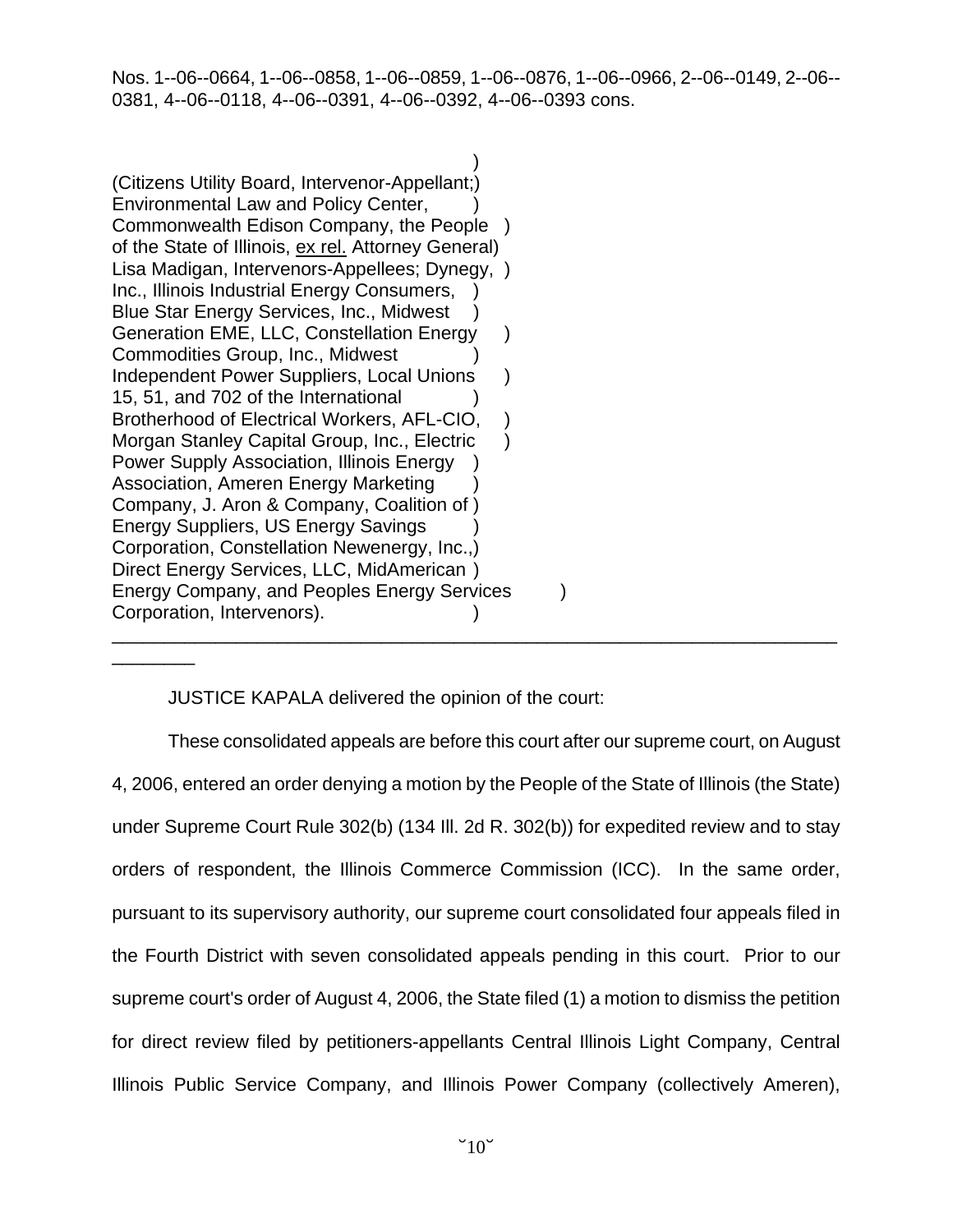docketed as No. 4--06--0118 in the Fourth District, and to transfer the remaining causes to the First District; and (2) a motion to dismiss one of the petitions for direct review filed by petitioner-appellant Commonwealth Edison (ComEd), docketed in this court as No. 2--06-- 0149, and to transfer the remaining causes pending before this court to the First District. On August 21, 2006, we entered an order granting the motions to dismiss appeal Nos. 4-- 06--0118 and 2--06--0149, and denying the motions to transfer. This opinion explains our rationale.

#### I. BACKGROUND

On January 24, 2006, the ICC issued an order in ICC case No. 05--0159 (the ComEd order) and an order in ICC consolidated case Nos. 05--0160, 05--0161, and 05-- 0162 (the Ameren order). Various parties and intervenors filed applications for rehearing in the ICC. To illustrate the progression of events after the ICC issued the ComEd and Ameren orders, we set forth the following chronologies:

### **ComEd's Appeals filed in the Second District:**

| $1 - 24 - 06$ | ICC filed the ComEd order and served it on the parties                   |
|---------------|--------------------------------------------------------------------------|
| $1 - 25 - 06$ | ComEd filed its application for rehearing in the ICC                     |
| $2 - 8 - 06$  | ICC denied ComEd's application for rehearing                             |
| $2 - 9 - 06$  | ComEd filed a petition for direct review in the Second District (No. 2-- |
|               | $06 - 0149$                                                              |
| $2 - 23 - 06$ | State and other parties filed applications for rehearing in the ICC      |
| $3 - 10 - 06$ | ICC disposed of the last pending applications for rehearing              |
|               |                                                                          |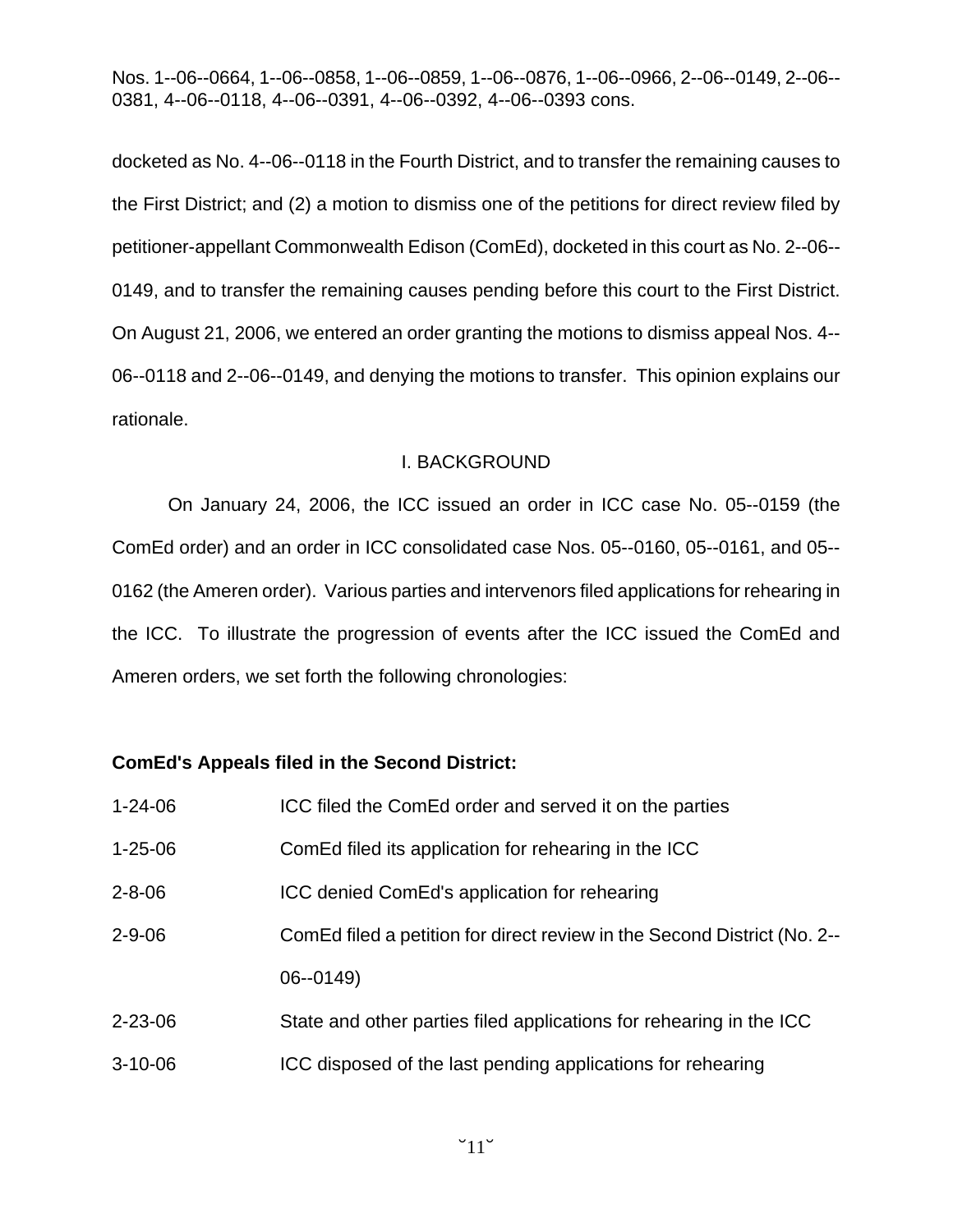| $3 - 16 - 06$ | State filed a petition for direct review in the First District (No. 1--06-- |
|---------------|-----------------------------------------------------------------------------|
|               | 0664)                                                                       |
| 4-10-06       | ComEd filed a second petition for direct review in the Second District      |
|               | $(No. 2-06-0381)$                                                           |

#### **Ameren's Appeal filed in the Fourth District:**

| $1 - 24 - 06$ | ICC filed the Ameren order and served it on the parties                     |
|---------------|-----------------------------------------------------------------------------|
| $1 - 26 - 06$ | Ameren filed its application for rehearing in the ICC                       |
| $2 - 8 - 06$  | ICC denied Ameren's application for rehearing                               |
| $2 - 9 - 06$  | Ameren filed a petition for direct review in the Fourth District (No. 4--   |
|               | $06 - 0118$                                                                 |
| $2 - 23 - 06$ | State and other parties filed applications for rehearing in the ICC         |
| $3 - 13 - 06$ | ICC disposed of the last pending application for rehearing                  |
| $3 - 16 - 06$ | State filed a petition for direct review in the First District (No. 1--06-- |
|               | 0663)                                                                       |

On March 23, 2006, ComEd moved to transfer the State's appeal of the ComEd order to the Second District, where ComEd had previously filed its appeal. Similarly, Ameren moved to transfer the State's appeal of the Ameren order to the Fourth District, where Ameren had previously filed its appeal.<sup>[1](#page-11-0)</sup> The State defended both transfer motions

<span id="page-11-0"></span><sup>&</sup>lt;u>1</u> <sup>1</sup>These transfer motions also requested the transfer of other parties' appeals of the ComEd and Ameren orders filed in the First District after ComEd and Ameren filed their appeals in the Second and Fourth Districts.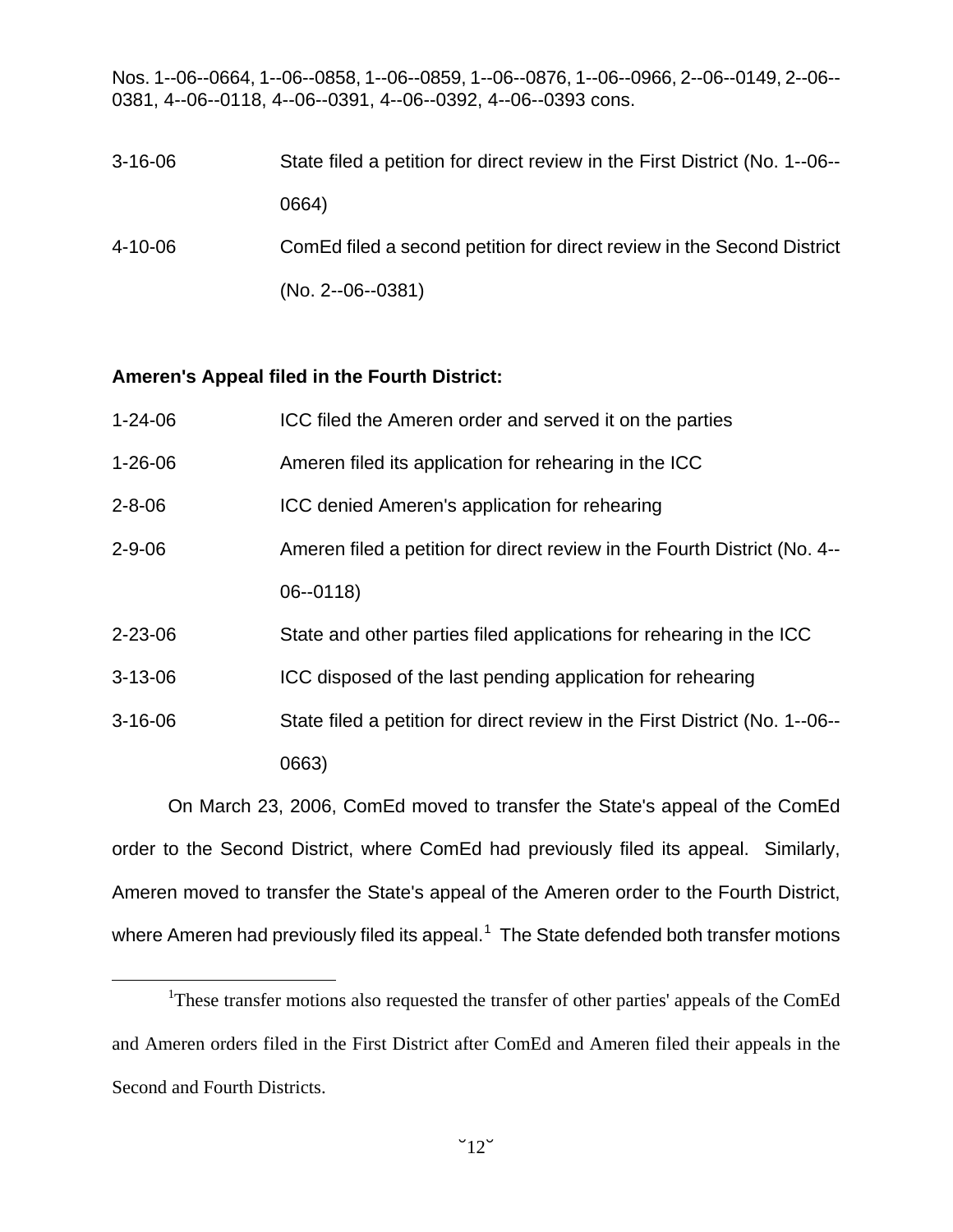by arguing that the appeals filed by ComEd and Ameren in the Second and Fourth Districts respectively were premature and, therefore, pursuant to section 10--201(a) of the Public Utilities Act (Act) (220 ILCS 5/10--201(a) (West 2004)), the First District was the first appellate court to attain jurisdiction. The First District granted both transfer motions.

#### II. ANALYSIS

#### A. Motions to Dismiss

On June 13, 2006, in the Fourth District, the State filed a motion styled "Motion by the People of the State of Illinois to Dismiss Appeal No. 4--06--0118 for Lack of Jurisdiction and to Transfer Appeal Nos. 4--06--0392, 4--06--0393 and 4--06--0391 to the Court that has Exclusive Jurisdiction Over these Appeals." On June 14, 2006, in this court, the State filed a motion styled "Motion by the People of the State of Illinois to Dismiss Appeal No. 2-- 06--0149 for Lack of Jurisdiction and to Transfer Appeal Nos. 2--06--0381, 1--06--0664, 1-- 06--0858, 1--06--0859, 1--06--0876 and 1--06--0966 to the Court that has Exclusive Jurisdiction Over these Appeals."

In support of those portions of its motions seeking dismissal of appeal Nos. 2--06-- 0149 and 4--06--0118, the State points out that Supreme Court Rule 335 authorizes direct review by the appellate court of administrative orders and that subsection (i) of that rule specifies that, "[i]nsofar as appropriate, the provisions of Rules 301 through 373 (except for Rule 326) are applicable to proceedings under this rule." 155 Ill. 2d R. 335(i). In addition, the State notes that Rule 303(a)(1) provides that "the notice of appeal must be filed \*\*\* within 30 days after the entry of the final judgment appealed from, or, if a timely post-trial motion directed against the judgment is filed, \*\*\* within 30 days after the entry of the order disposing of the last pending post-judgment motion directed against that judgment." Official

 $\degree$ 13 $\degree$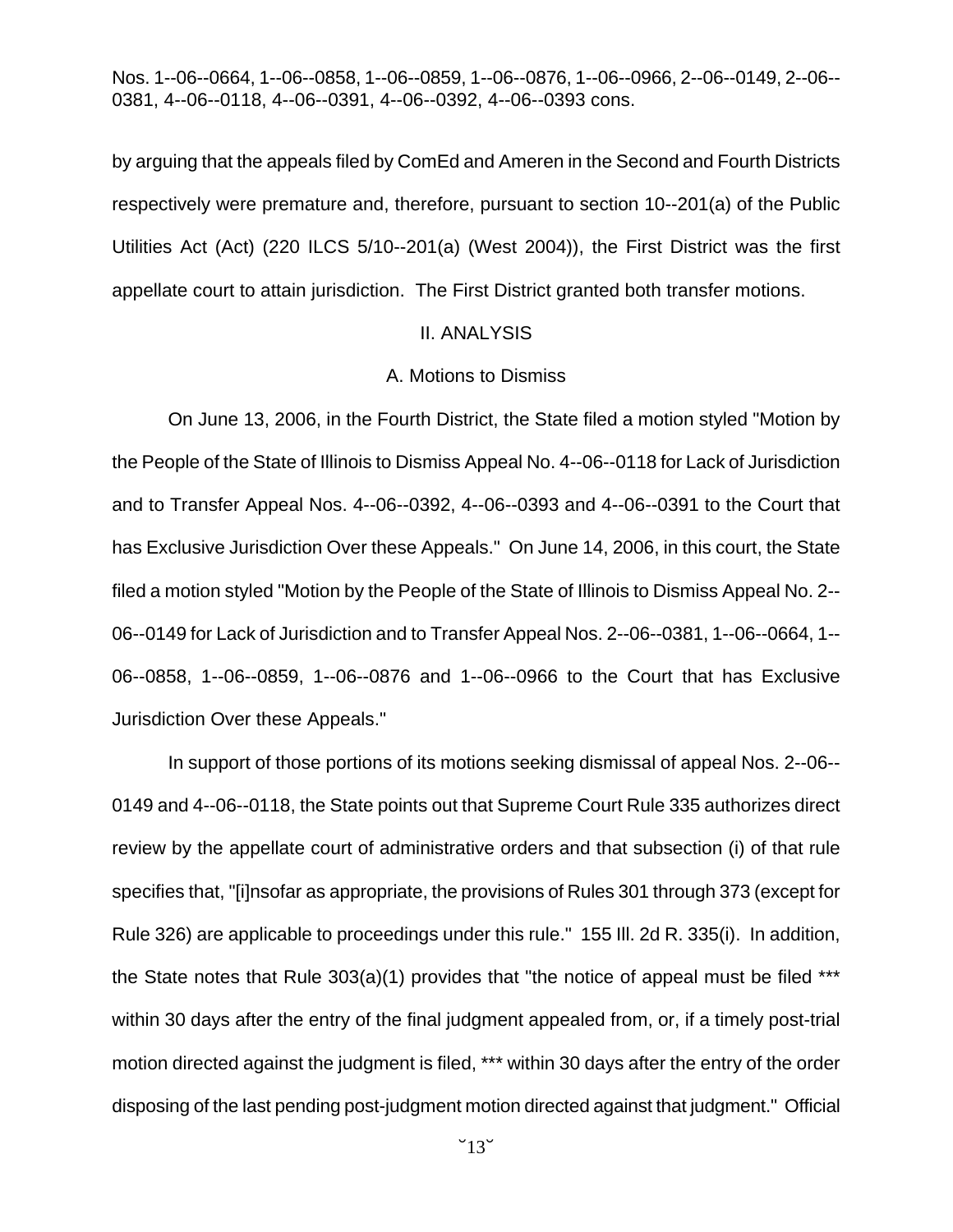Reports Advance Sheet No. 22 (October 26, 2005), R. 303(a)(1), eff. January 1, 2006. The State further notes that Rule 303(a)(2) provides:

"When a timely post-judgment motion has been filed by any a party \*\*\* a notice of appeal filed before the entry of the order disposing of the last pending postjudgment motion shall have no effect and shall be withdrawn by the party who filed it, by moving for dismissal pursuant to Rule 309. This is so whether the timely postjudgment motion was filed before or after the date on which the notice of appeal was filed." 155 Ill. 2d R. 303(a)(2).

The State maintains that ComEd's and Ameren's February 9, 2006, petitions for review were filed before the ICC denied the last pending applications for rehearing and, therefore, did not have the effect of conferring jurisdiction on the appellate court. Consequently, the State concludes that we must dismiss appeal Nos. 2--06--0149 and 4--06--0118.

In response, ComEd, Ameren, and the ICC contend that ComEd's and Ameren's February 9, 2006, petitions for review were not premature because Rule 303(a) is inapplicable and section 10--201(a) of the Act provides a party-specific right to file a petition for review of an ICC decision, following the ICC's refusal of that party's application for rehearing:

"Within 35 days from the date that a copy of the order or decision sought to be reviewed was served upon the party affected by any order or decision of the Commission refusing an application for a rehearing of any rule, regulation, order or decision of the Commission, including any order granting or denying interim rate relief, \*\*\* any person or corporation affected by such rule, regulation, order or decision, may appeal to the appellate court of the judicial district in which the subject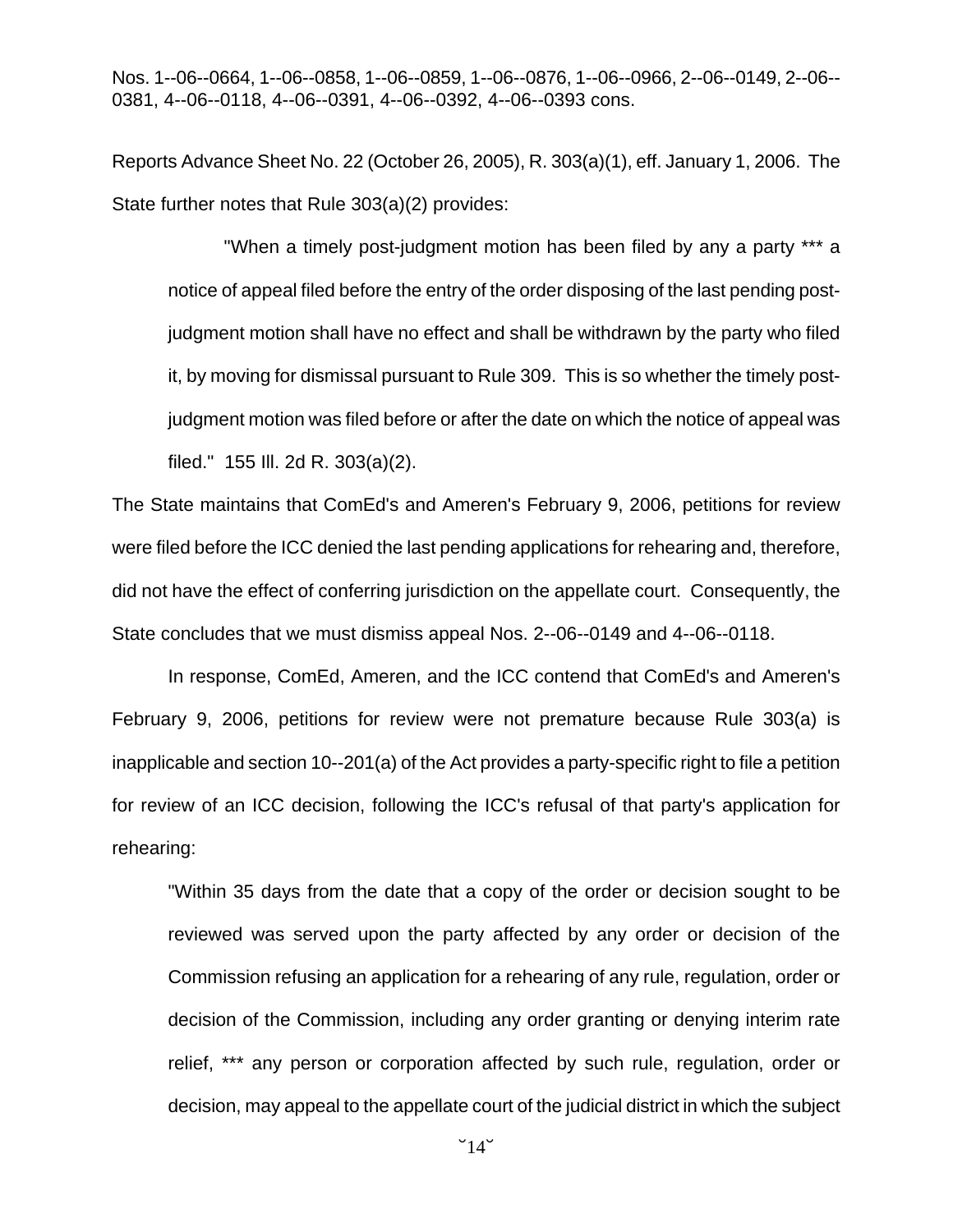matter of the hearing is situated, or if the subject matter of the hearing is situated in more than one district, then of any one of such districts, for the purpose of having the reasonableness or lawfulness of the rule, regulation, order or decision inquired into and determined." 220 ILCS 5/10--201(a) (West 2004).

Our supreme court's decision in County of Cook, Cermak Health Services v. Illinois State Local Labor Relations Board, 144 Ill. 2d 326 (1991), is controlling on the issue of whether the "last pending post-judgment motion" provision of Supreme Court Rule 303(a)(1) is applicable to appeals from decisions of the ICC. Cermak Health Services recognized that the Illinois Constitution confers concurrent constitutional authority upon our supreme court and the legislature to promulgate procedural rules concerning direct appellate court review of administrative decisions. Cermak Health Services, 144 Ill. 2d at 334. Cermak Health Services teaches that where the legislature expressly exercises its authority to promulgate such rules, it may preempt a supreme court rule addressing the same subject. See Cermak Health Services, 144 Ill. 2d at 334-35 (statute will preempt a supreme court rule where the statute explicitly sets forth a time period for seeking direct appellate review of an administrative ruling). However, Cermak Health Services instructs further that the legislative enactment will be struck down where it " 'unduly infringe[s] upon [our supreme court's] constitutional rule-making authority.' " Cermak Health Services, 144 Ill. 2d at 334, quoting O'Connell v. St. Francis Hospital, 112 Ill. 2d 273, 281 (1986).

In applying the teachings of Cermak Health Services, we must first determine whether section 10--201(a) expressly demonstrates the legislature's intent to preempt Rule 303(a)'s provision that, in the event that multiple parties file postjudgment motions directed against a judgment, the period for appealing that judgment does not begin to run until entry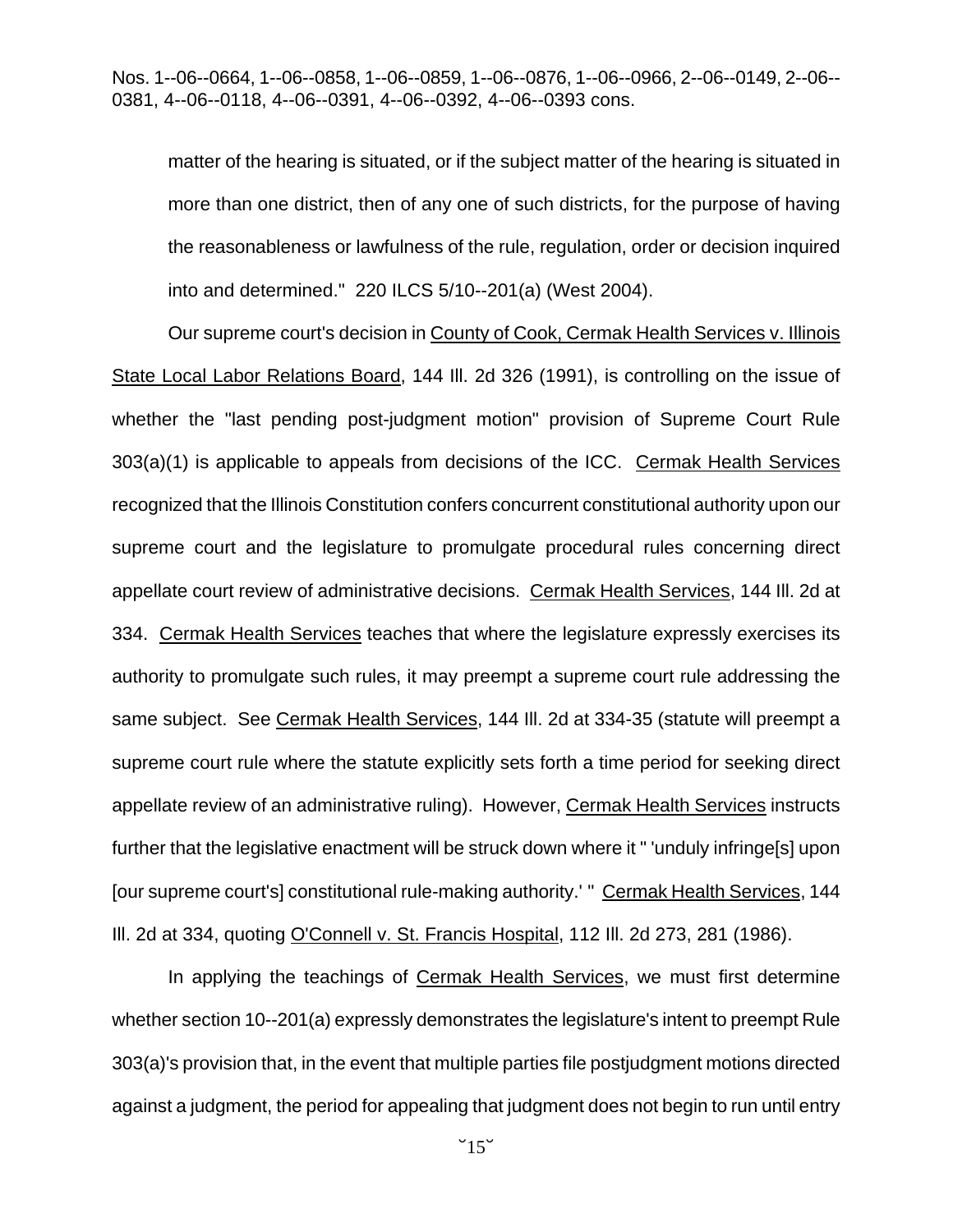of the order disposing of the last pending postjudgment motion. Section 10--201(a) does not expressly state that, in the event that multiple parties file applications for rehearing, a party wishing to appeal does not have to wait for the ICC to dispose of all timely filed applications for rehearing. Section 10--201(a) does not address multiple applications for rehearing but, rather, speaks only to the situation where a single application for rehearing is filed. We will not infer that the legislature meant for the 35-day period to begin to run when a given party's application for rehearing is disposed of while another application is pending, where the legislature has not expressly so stated. See Cermak Health Services, 144 Ill. 2d at 334 ("This court will not imply an appeal period in the [Act] when the General Assembly failed to expressly impose one"). Because the legislature did not express an intent to exercise its power to promulgate a rule preempting Rule 303(a)(1)'s "last pending postjudgment motion" provision, Rule 303(a) is applicable here. Thus, the petitions for review docketed as Nos. 2--06--0149 and 4--06--0118 were premature under Rule 303(a)(1) and, consequently, ineffectual under Rule 303(a)(2).

Even if we were to assume, arguendo, that section 10--201(a) does conflict with Rule 303(a), section 10--201(a) could not stand under separation of powers principles. A conflict between section 10--201(a) and Rule 303(a) would occur if we construed the legislature's failure to state that a party seeking to appeal is required to wait for the last pending application for rehearing to be disposed of before appealing as demonstrating an intent to preempt the like-provision in Rule 303(a). However, section 10--201(a) so interpreted would "unduly infringe upon our supreme court's constitutional rule making authority." Consumers Gas Company v. Illinois Commerce Comm'n, 144 Ill. App. 3d 229, 236 (1986) (provision of former section 10--201(b) altering the precise point in time when

 $\degree$ 16 $\degree$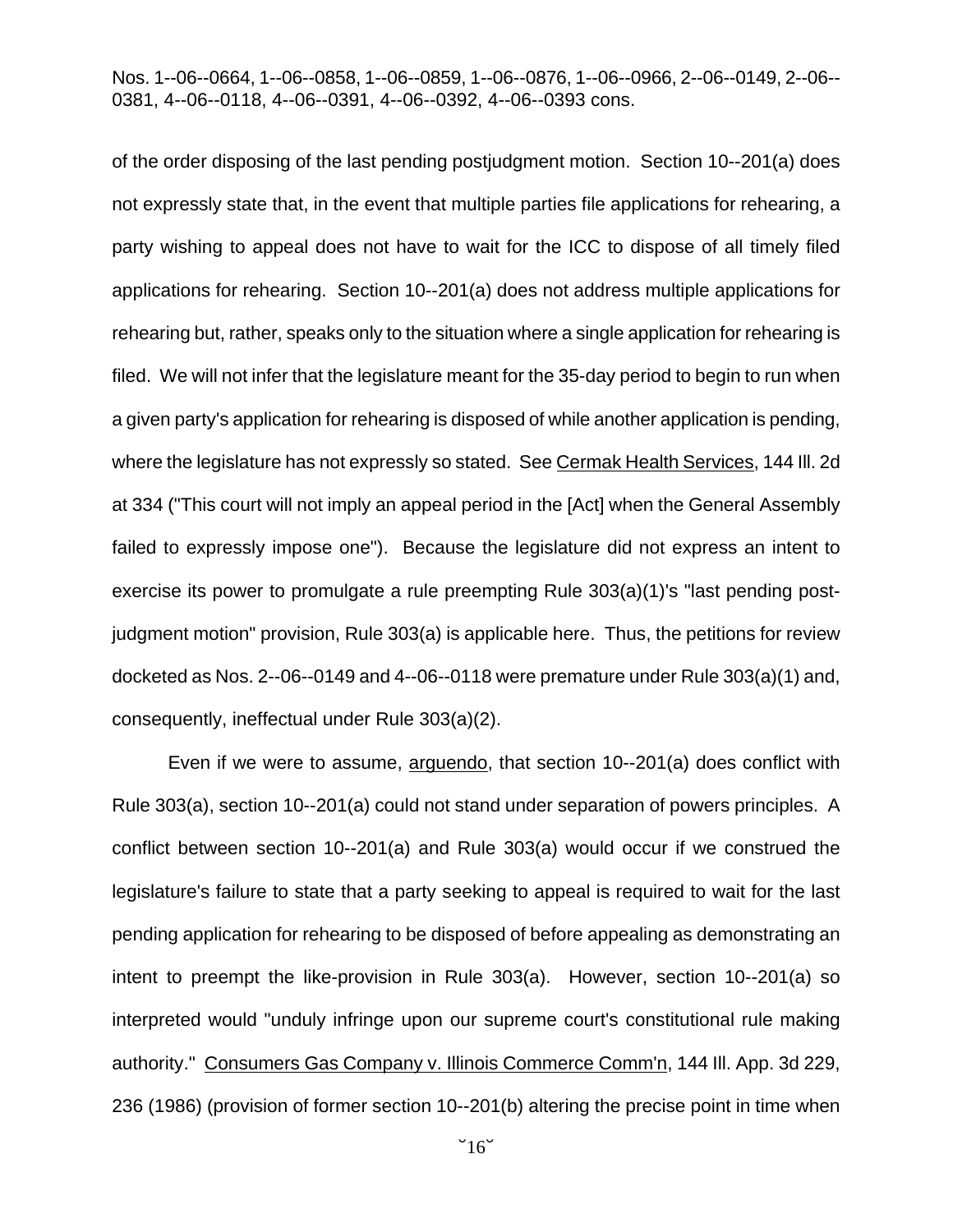appellate court obtains jurisdiction over appeal from ICC was an improper legislative intrusion into the judiciary's constitutional power over appellate procedure and practice). Although the Illinois Constitution does give the legislature the power to establish direct appellate court review of administrative decisions (III. Const. 1970, art. VI, §6 ("[t]he Appellate Court shall have such powers of direct review of administrative action as provided by law" (emphasis added))), it confers upon our supreme court the authority and duty to "provide by rule for expeditious and inexpensive appeals" (III. Const. 1970, art. VI, §16). Our supreme court has demonstrated its policy of discouraging piecemeal appeals. See Yugoslav-American Cultural Center, Inc. v. Parkway Bank & Trust Co., 327 Ill. App. 3d 143, 147 (2001) (the purpose of Supreme Court Rule 304(a) is to discourage piecemeal appeals in the absence of just reason and to remove the uncertainty that exists when a final judgment is entered on less than all matters in the controversy); People in Interest of A.M. v. Herlinda M., 221 Ill. App. 3d 957, 965 (1991) (the purpose of Supreme Court Rule 304 is to prevent piecemeal appeals). We believe that if section 10--201(a) permitted appeals while applications for rehearing were pending before the ICC, it would create piecemeal appeals. If a party to an ICC proceeding did not have to wait until all the applications for rehearing were disposed of, and one of the later applications were granted, the same action would be pending in the appellate court and the ICC at the same time. This would impede the constitutional mandate that the supreme court provide expeditious and inexpensive appeals. Thus, any attempt in section 10--201(a) to preempt Rule 303(a)'s "last pending post-judgment motion" provision would frustrate the judiciary's ability to carry out its constitutional duty.

 $\degree$ 17 $\degree$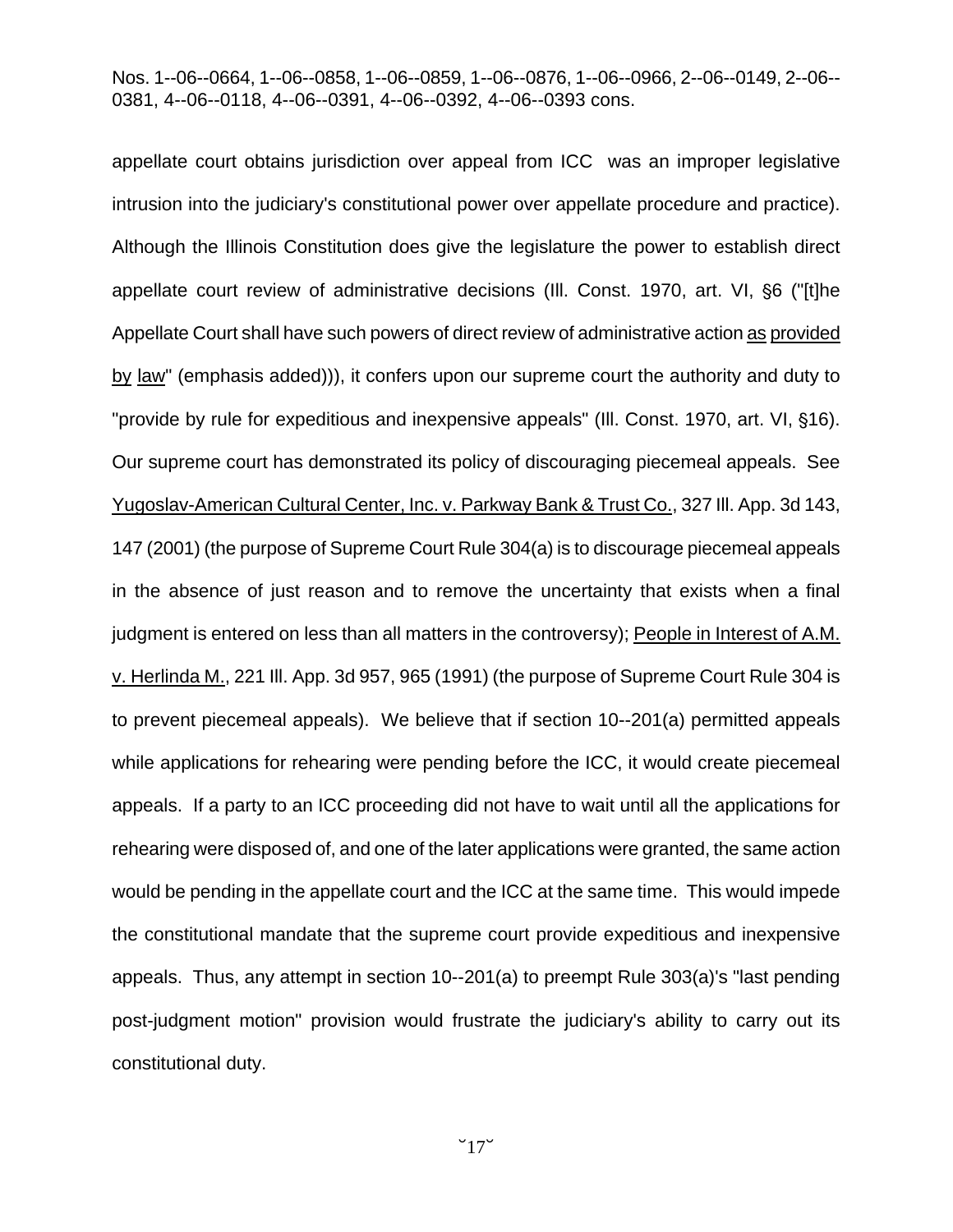In support of its position that Rule 303(a)(1) does not govern in this case, Ameren cites People's Gas, Light & Coke Co. v. Illinois Commerce Comm'n, 175 Ill. App. 3d 39 (1988), and Cano v. Village of Dolton, 250 Ill. App. 3d 130 (1993). In these cases the First District was faced with situations where the Act (People's Gas, 175 Ill. App. 3d at 45) and the Illinois Human Rights Act (Cano, 250 Ill. App. 3d at 134-35) contained time periods for filing direct appeals to the appellate court, which periods differed from the 30-day period in Rule 303(a). In each case the court determined that the statutory provision governed. People's Gas, 175 Ill. App. 3d at 45; Cano, 250 Ill. App. 3d at 136. Neither of these decisions, however, lends support to Ameren's position that Rule 303(a)(1) is inapplicable here. People's Gas and Cano are situations where the legislature expressly exercised its authority to promulgate procedural rules on the time period for seeking direct appellate review of administrative decisions. In each case the First District held that the statutory time period controlled rather than the 30-day time period in Rule 303(a). In neither case, however, was there a contention that in so doing the legislature unduly infringed upon our supreme court's rulemaking authority. As such, in neither case did the First District conduct an analysis as to whether the legislature, in establishing a marginally longer period within which to perfect a direct appeal to the appellate court than the 30-day period established in Rule 303(a), unduly infringed upon our supreme court's rulemaking authority. People's Gas and Cano are consistent with Cermak Health Services, in which our supreme court recognized that where the legislature explicitly states a time period within which direct appellate review must be commenced, such time period controls rather than the 30-day period in Rule 303(a). Cermak Health Services, 144 Ill. 2d at 334. Because there was no issue as to undue infringement upon our supreme court's rulemaking authority in People's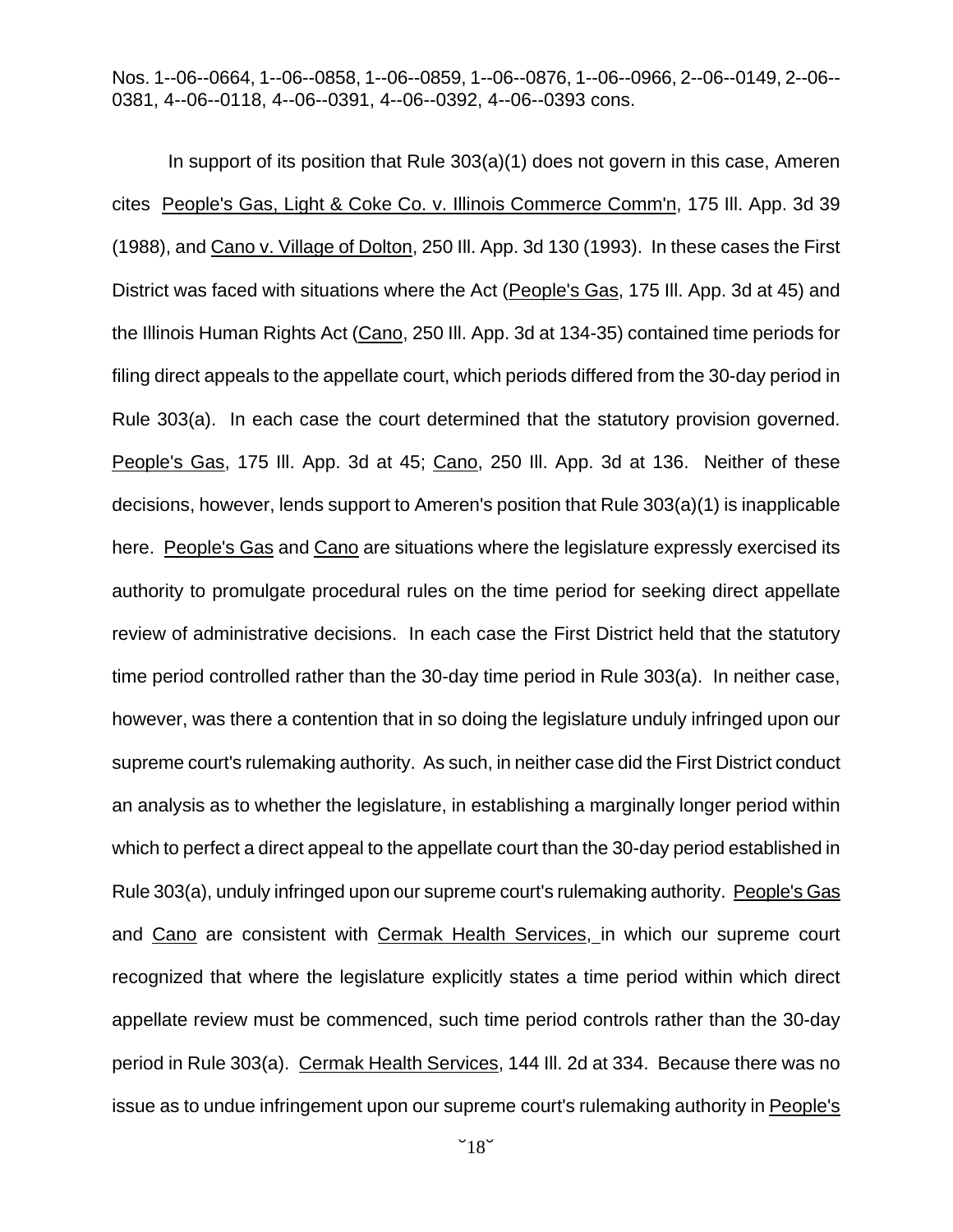Gas or Cano, these cases do not aid Ameren's position that Rule 303(a)(1)'s "last pending post-judgment motion" provision is inapplicable.

ComEd maintains that our supreme court in Condell Hospital v. Illinois Health Facilities Planning Board, 124 Ill. 2d 341 (1988), squarely rejected the State's argument. We disagree. Condell Hospital is inapposite because there was no argument presented in that case that Rule 303(a)(1) contradicted or conflicted with the applicable statute or the rules of the administrative agency. Consequently, in Condell Hospital, the supreme court did not consider whether the legislature unduly infringed upon the court's constitutional rulemaking authority.

Ameren asserts that when the First District, on April 20, 2006, granted its motion to transfer to the Fourth District the State's appeal pending in the First District, it implicitly and necessarily rejected the State's position that Ameren's petition for review filed in the Fourth District (No. 4--06--0118) was premature. Ameren therefore concludes that we cannot dismiss its appeal as premature, because we are bound by the First District's ruling under the law-of-the-case doctrine. ComEd makes a similar argument with respect to the First District's order granting its motion to transfer to this court the State's appeal filed in the First District. The ICC argues similarly with respect to both transfer orders.

The law-of-the-case doctrine generally provides that "a rule established as controlling in a particular case will continue to be the law of the case" in the absence of error or a change in facts. People v. Patterson, 154 III. 2d 414, 468 (1992). The doctrine, however, merely expresses the practice of courts generally to refuse to reopen what has been decided; it is not a limit on their power. Patterson, 154 Ill. 2d at 468-69. The doctrine encompasses both a court's explicit decisions and those made by necessary implication. In

 $"19"$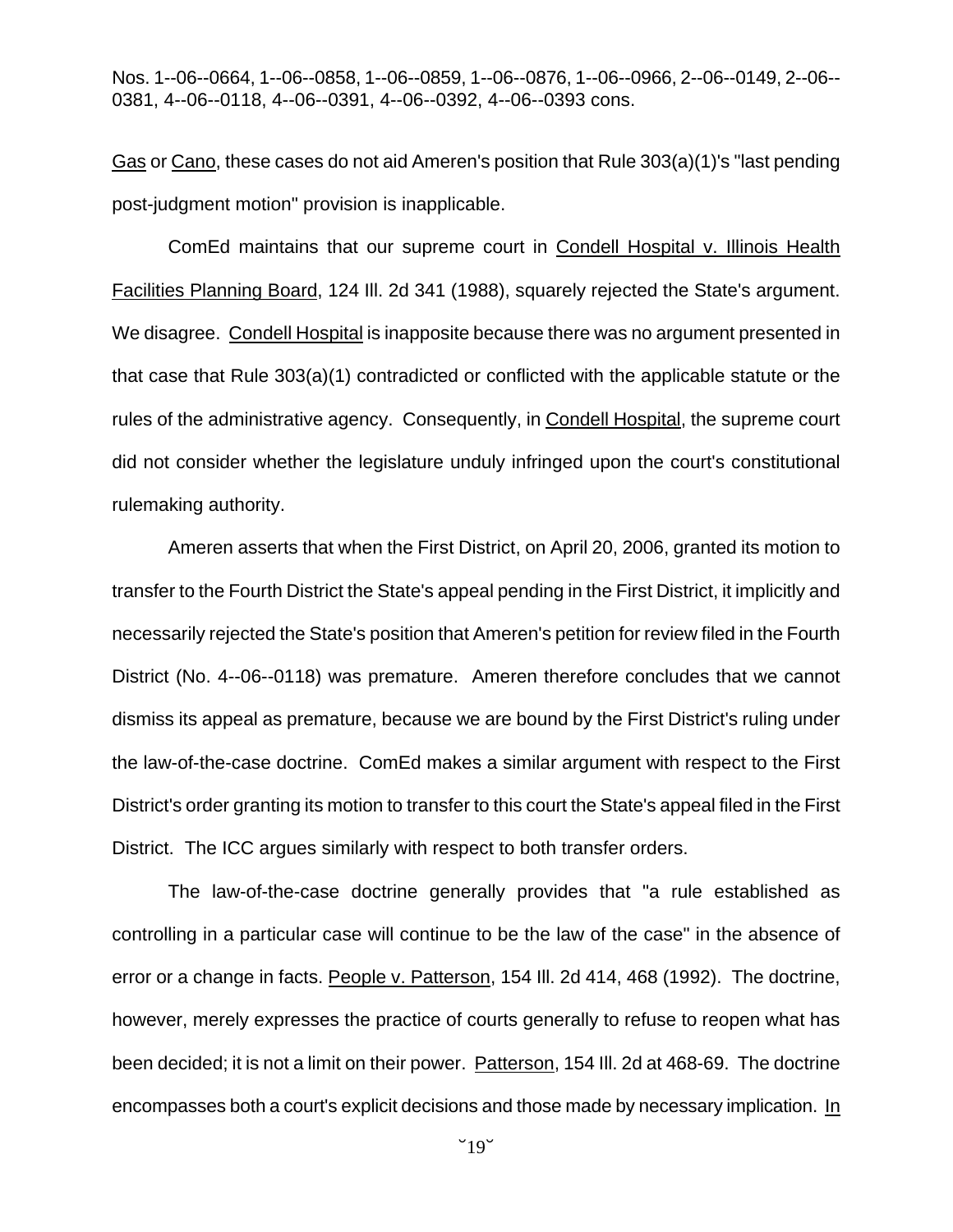re Marriage of Connors, 303 Ill. App. 3d 219, 224 (1999). We agree that the First District, in entering its orders transferring the appeals pending in the First District to the Fourth and Second Districts, did implicitly hold that the Fourth District had jurisdiction of Ameren's appeal and that the Second District had jurisdiction over ComEd's appeal and, therefore, that Ameren's and ComEd's petitions for direct review were timely in those courts and not premature. Nevertheless, under the law-of-the-case doctrine, we are not bound by the holding of our colleagues in the First District.

The law-of-the-case doctrine binds a court only where a court's prior order was final. Patterson, 154 Ill. 2d at 468; People ex rel. Department of Public Health v. Wiley, 348 Ill. App. 3d 809, 817 (2004); Roy v. Coyne, 259 Ill. App. 3d 269, 273 (1994); McDonald's Corp. v. Vittorio Ricci Chicago, Inc., 125 Ill. App. 3d 1083, 1087 (1984). Here the implicit ruling of the First District that the Fourth District and this court had jurisdiction over the appeals filed by Ameren and ComEd, respectively, is tantamount to the denial of a motion to dismiss for lack of jurisdiction. The denial of a motion to dismiss is an interlocutory order. Bailey v. Allstate Development Corp., 316 Ill. App. 3d 949, 956 (2000); Pearson v. Partee, 218 Ill. App. 3d 178, 182 (1991). An interlocutory order is one that does not dispose of all of the controversy between the parties. Moore v. One Stop Medical Center, 218 Ill. App. 3d 1011, 1016 (1991). An interlocutory order may be modified or revised by a successor court at any time prior to final judgment. Balciunas v. Duff, 94 Ill. 2d 176, 185 (1983); Towns v. Yellow Cab Co., 73 Ill. 2d 113, 121 (1978). There is but one appellate court. Aleckson v. Village of Round Lake Park, 176 Ill. 2d 82, 94 (1997). Thus, a panel of the Second District of the Appellate Court revisiting, during the course of an ongoing appeal, an issue that a panel of the First District of the same court implicitly addressed in ruling on the motions to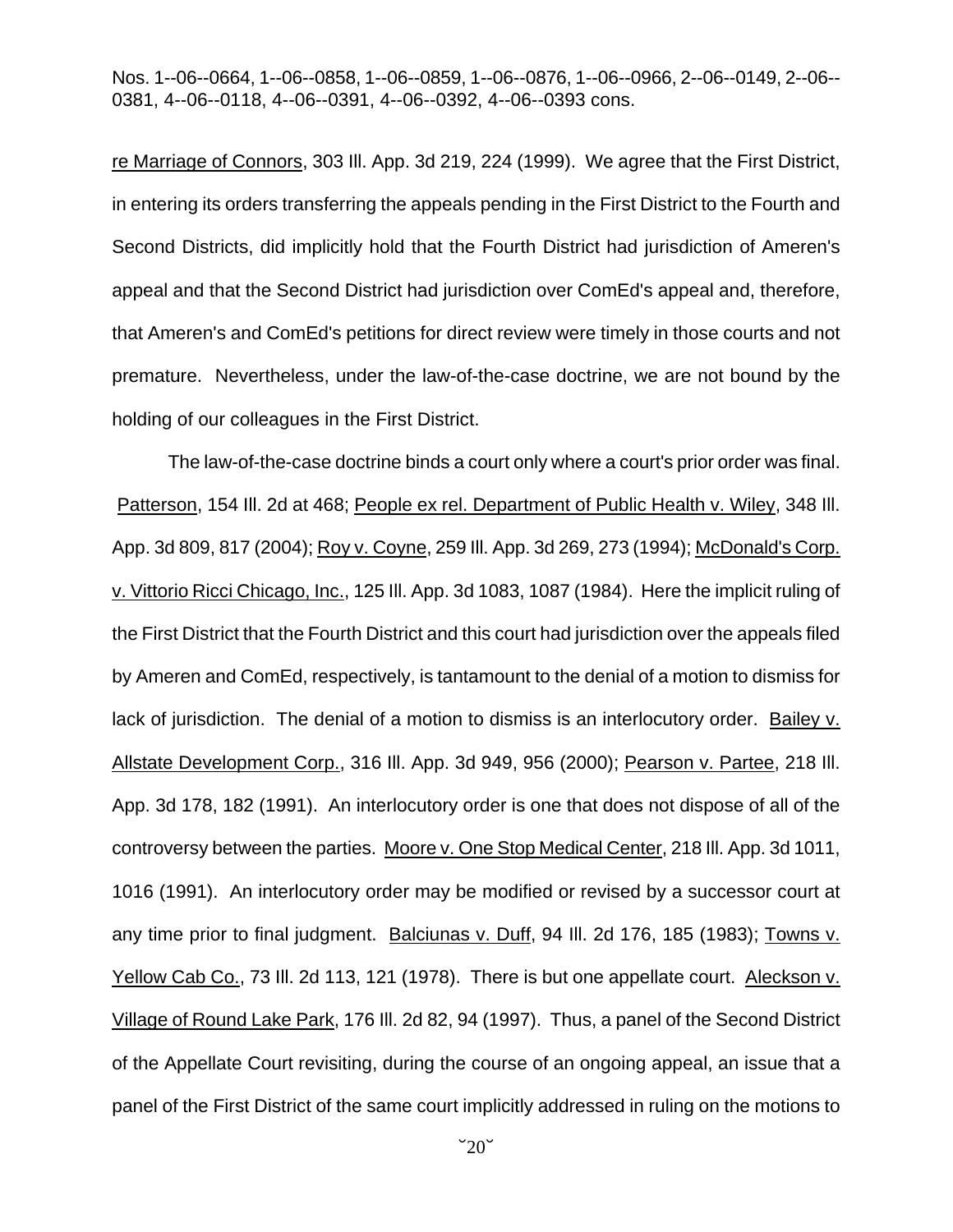transfer is no different from a successor trial judge revisiting the interlocutory decision of the trial judge he succeeded. Consequently, we reject the foregoing arguments by Ameren, ComEd, and the ICC that the law-of-the-case doctrine precludes our dismissal of case Nos. 2--06--0149 and 4--06--0118. ComEd argues that under Supreme Court Rule 315(b) the State's opportunity to appeal the First District's transfer orders to our supreme court expired 21 days after those orders were entered. We are mindful that generally the failure to timely appeal from an interlocutory order of the circuit court that is appealable as of right renders that order the law of the case. Bradford v. Wynstone Property Owners' Ass'n, 355 Ill. App. 3d 736, 739 (2005); Hwang v. Tyler, 253 Ill. App. 3d 43, 46 (1993); Battaglia v. Battaglia, 231 Ill. App. 3d 607, 615 (1992). However, this general rule does not apply to interlocutory orders of the appellate court, because such orders are not appealable as of right but, rather, are appealable only by leave of the supreme court. Moreover, appeals of interlocutory orders entered by the appellate court are not favored, and a failure to seek review when the appellate court's disposition of a case is not final does not constitute a waiver of the right to present any issue thereafter on appeal. 155 Ill. 2d R. 318(b).

Ameren also cites Gillen v. State Farm Mutual Auto Insurance Co., 215 Ill. 2d 381, 392 n.2 (2005), for the legal precept that a decision of the appellate court may be reversed only by the Illinois Supreme Court. Gillen does not, however, advance Ameren's position here, because Gillen does not preclude the appellate court from revisiting its own interlocutory order.

Furthermore, even if the First District's transfer orders, and in turn its implicit holding, were appealable such that the law-of-the-case doctrine were applicable here, a reviewing

 $"21"$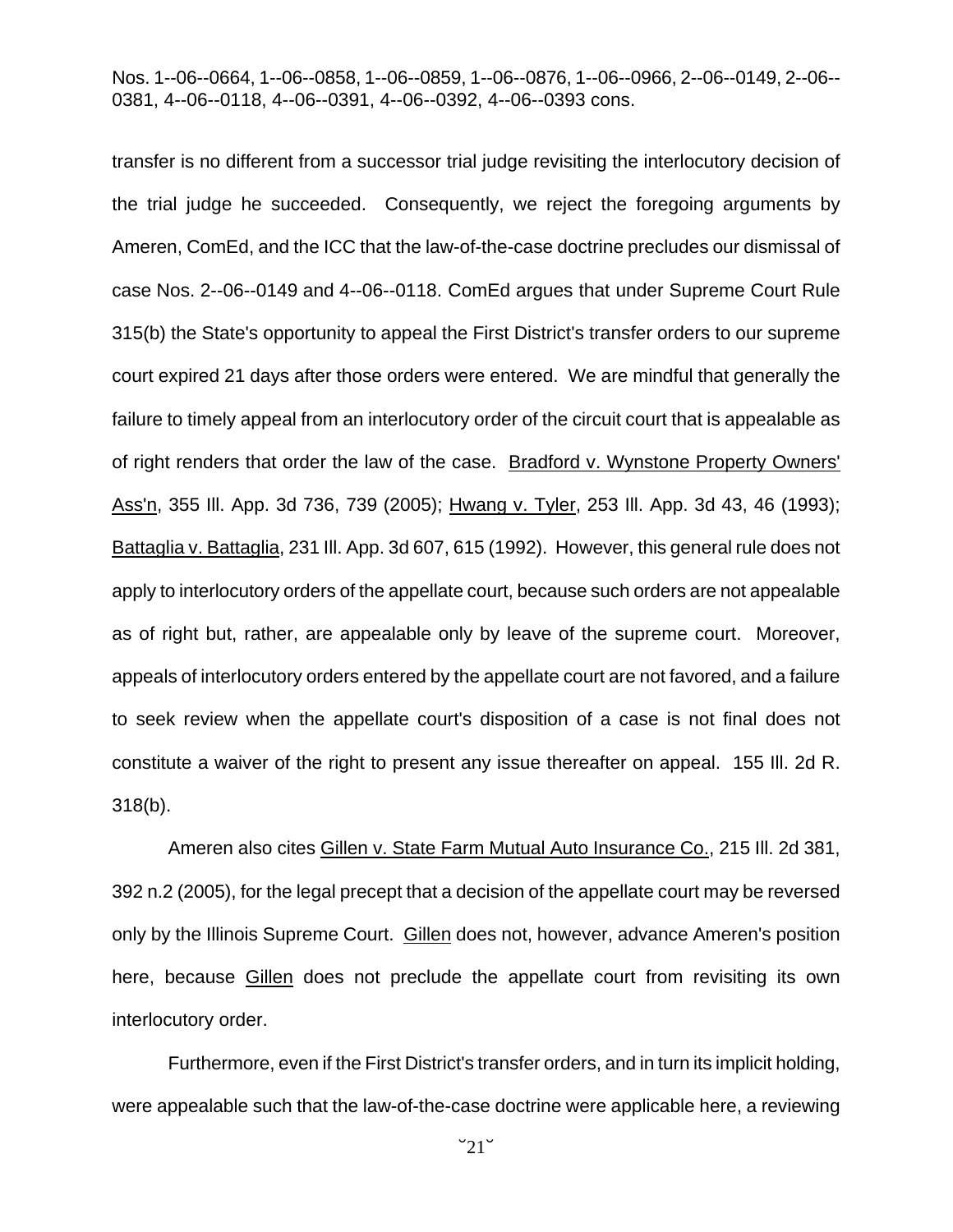court may depart from the law-of-the-case doctrine if the court finds that its prior decision was palpably erroneous (People v. Izquierdo-Flores, No. 2--04--0515, slip op at 8 (August 28, 2006)). For the reasons stated above, we find that this exception to the doctrine is applicable here.

Finally, Ameren and ComEd cite the United States Supreme Court's decision in Christianson v. Colt Industries, 486 U.S. 800, 100 L. Ed. 2d 811, 108 S. Ct. 2166 (1988), in opposition to the State's motions to dismiss. They cite Christianson for the proposition that the law-of-the-case doctrine should apply with even greater force to transfer decisions than to decisions of substantive law (Christianson, 486 U.S. at 816, 100 L. Ed. 2d at 830, 108 S. Ct. at 2178). Nevertheless, the Court in Christianson recognized that the law-of-the-case doctrine was merely a practice of the courts and not a limit on their power, and also that a coordinate court could revist the jurisdictional decision of a coordinate court where it concluded that the prior decision was clearly wrong. Christianson, 486 U.S. at 817, 100 L. Ed. 2d at 831, 108 S. Ct. at 2178.

B. Motions to Transfer Remaining Appeals to the First District.

Section 10--201(a) of the Act requires that the appellate district that first acquires jurisdiction of any appeal from a decision of the ICC retain jurisdiction of such appeal and all further appeals from the same order. 220 ILCS 5/10--201(a) (West 2004). Because Ameren's and ComEd's petitions for review were premature, the First District was the first appellate district of the Illinois Appellate Court to acquire jurisdiction over an appeal from the ICC's January 24, 2006, orders. Nevertheless, our supreme court's order of August 4, 2006, directs this court to hear the consolidated appeals. Consequently, the State's motions to transfer are denied.

 $"22"$